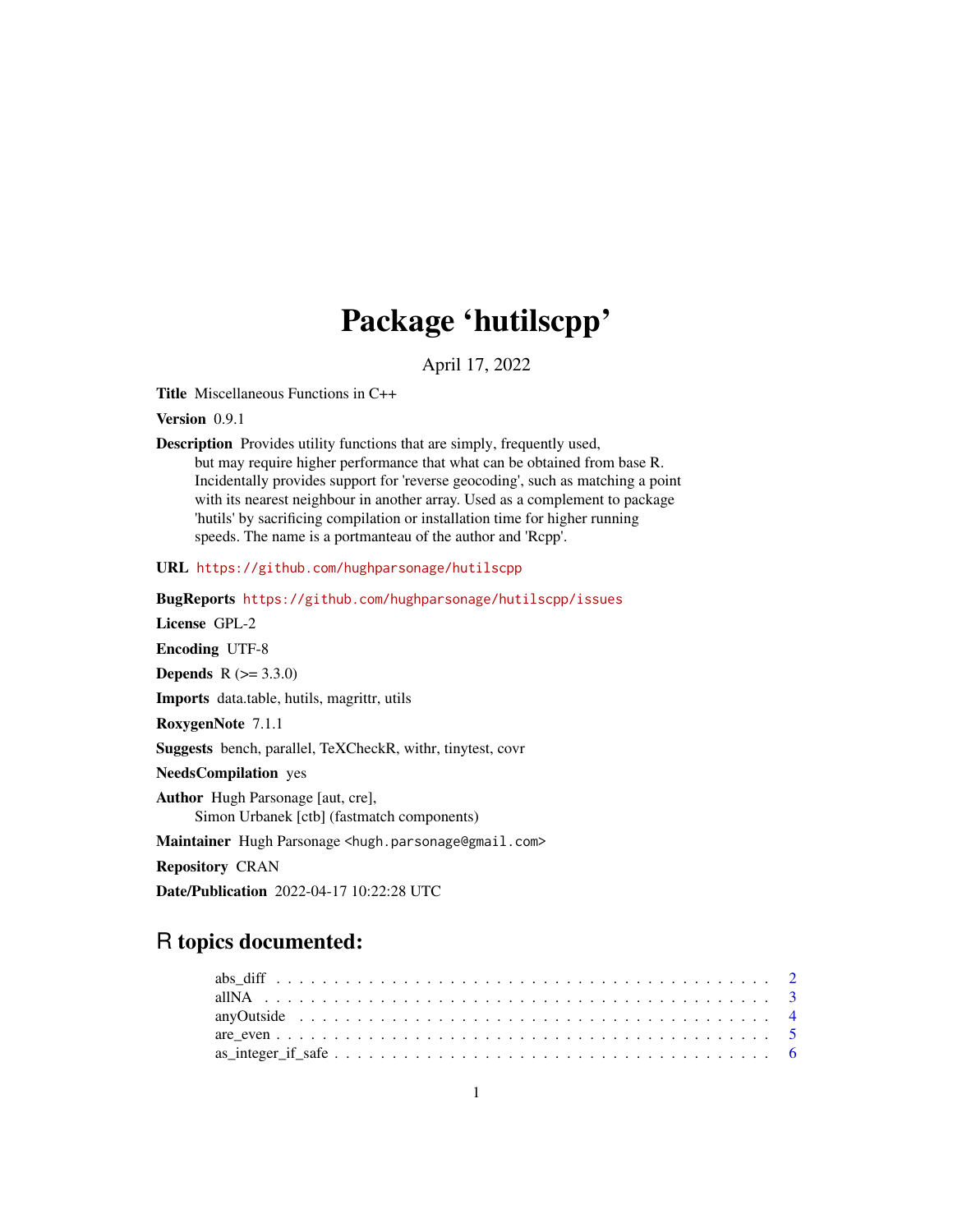<span id="page-1-0"></span>

|                                                                                            | 6              |
|--------------------------------------------------------------------------------------------|----------------|
|                                                                                            | 7              |
|                                                                                            | $\overline{7}$ |
|                                                                                            | 8              |
|                                                                                            | 8              |
|                                                                                            | 9              |
| 10                                                                                         |                |
| 10<br>divisible $\ldots$                                                                   |                |
| 11<br>every int $\ldots$<br>.<br>$\mathbf{L}$<br>$\ddot{\phantom{a}}$                      |                |
| 11                                                                                         |                |
| 12<br>helper                                                                               |                |
| 13<br>Implies                                                                              |                |
| 14                                                                                         |                |
| 16                                                                                         |                |
| 16                                                                                         |                |
| 17<br>$logical3s$                                                                          |                |
| 18                                                                                         |                |
| 19                                                                                         |                |
| 20<br>ModeC<br>.<br>$\ddot{\phantom{0}}$                                                   |                |
| 20                                                                                         |                |
| 23                                                                                         |                |
| 24                                                                                         |                |
| 25                                                                                         |                |
| 26                                                                                         |                |
| 27<br>sum isna                                                                             |                |
| 27                                                                                         |                |
| 28<br>which $3 \ldots \ldots \ldots$                                                       |                |
| 28<br>whichs $\ldots$ $\ldots$<br>.<br>$\mathbf{1}$ $\mathbf{1}$ $\mathbf{1}$ $\mathbf{1}$ |                |
| 29<br>which first                                                                          |                |
| 31                                                                                         |                |
| 32                                                                                         |                |
| 32                                                                                         |                |
| 33                                                                                         |                |
|                                                                                            |                |

# **Index**

```
abs\_diff
```
Absolute difference

# **Description**

Equivalent to  $abs(x - y)$  but aims to be faster by avoiding allocations.

# **Usage**

 $abs\_diff(x, y, nThread = getOption("hutilscpp.nThread", 1L), option = 1L)$ max\_abs\_diff(x, y, nThread = getOption("hutilscpp.nThread", 1L))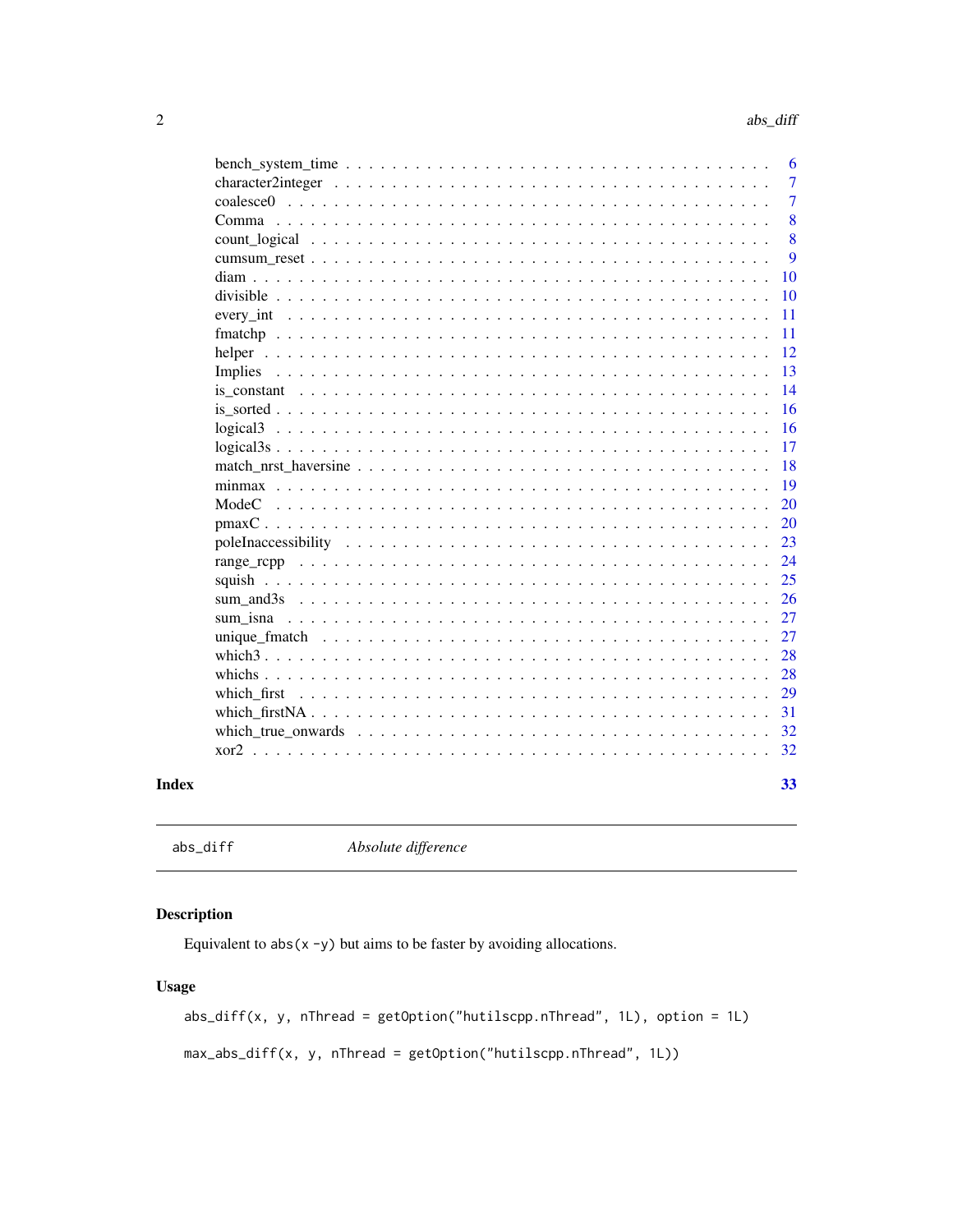#### <span id="page-2-0"></span> $allNA$  3

# Arguments

| x, y    | Atomic, numeric, equilength vectors.                                                                                    |
|---------|-------------------------------------------------------------------------------------------------------------------------|
| nThread | Number of threads to use.                                                                                               |
| option  | An integer, provides backwards-compatible method to change results.                                                     |
|         | <b>0</b> Return max (abs $(x - y)$ ) (without allocation).                                                              |
|         | 1 Return abs $(x - y)$ with the expectation that every element will be integer,<br>returning a double only if required. |
|         | 2 Return $abs(x - y)$ but always a double vector, regardless of necessity.                                              |

# Examples

```
x \leftarrow sample(10)
y <- sample(10)
abs_diff(x, y)
max_abs_diff(x, y)
```
allNA *Is a vector empty?* 

# Description

A vector is empty if all(is.na(x)) with a special case for length(x) ==  $0$ .

# Usage

```
allNA(
  x,
  expected = FALSE,
  len@ = FALSE,nThread = getOption("hutilscpp.nThread", 1L)
\mathcal{L}
```
# Arguments

| X        | A vector. Only atomic vectors are supported.                                                                                                     |
|----------|--------------------------------------------------------------------------------------------------------------------------------------------------|
| expected | TRUE   FALSE Whether it is expected that $x$ is empty. If TRUE the function will<br>be marginally faster if x is empty but likely slower if not. |
| len0     | The result if length(x) == $\theta$ .                                                                                                            |
| nThread  | Number of threads to use (only applicable if expected is TRUE)                                                                                   |

# Examples

allNA(c(NA, NA)) allNA(c(NA, NA, 1))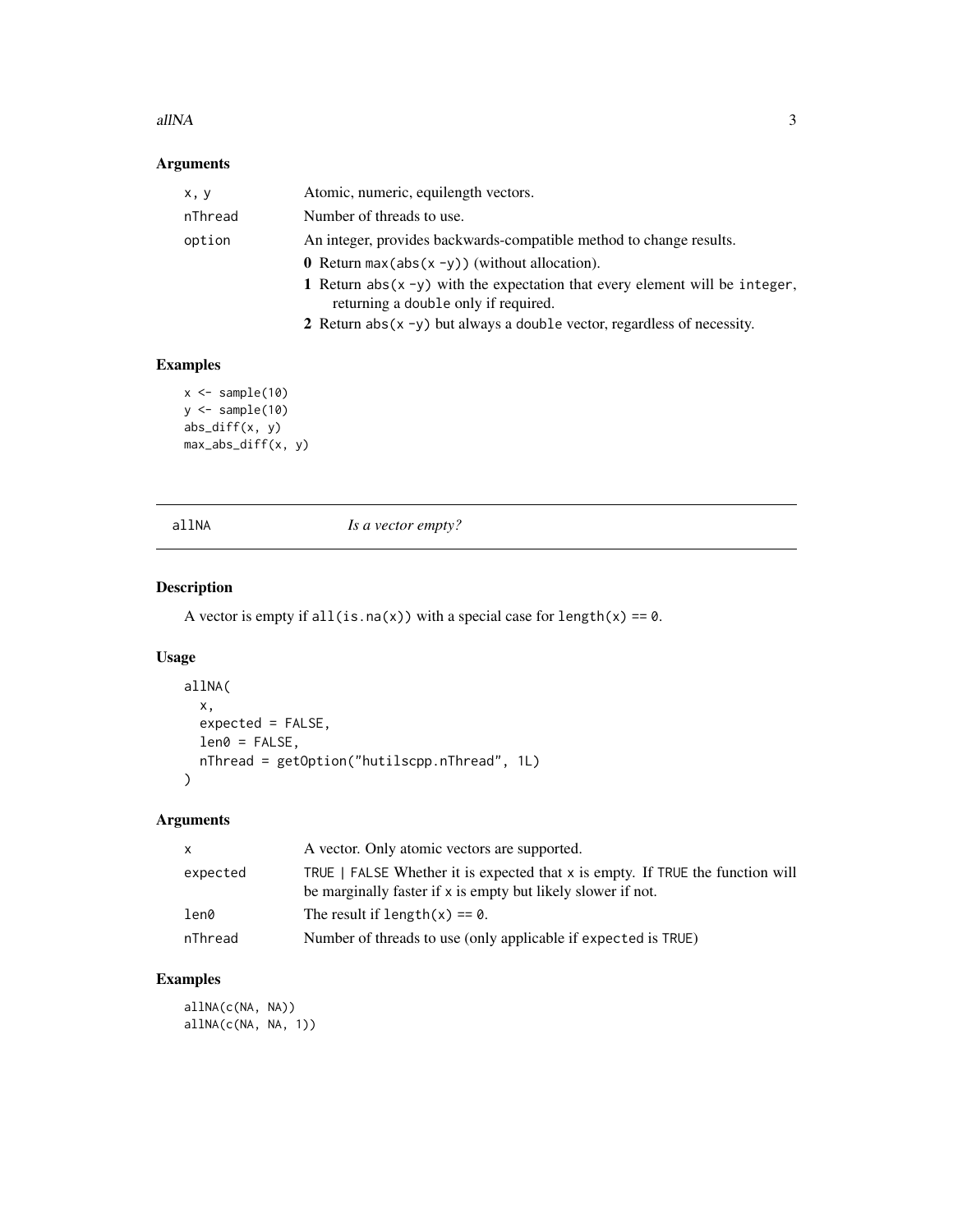<span id="page-3-0"></span>

Are any values outside the interval specified?

#### Usage

anyOutside(x, a, b, nas\_absent = NA, na\_is\_outside = NA)

# Arguments

| Single numeric values designating the interval.<br>Are NAs known to be absent from $x$ ? If nas_absent = NA, the default, x will be<br>searched for NAs; if nas_absent = TRUE, x will not be checked; if nas_absent |
|---------------------------------------------------------------------------------------------------------------------------------------------------------------------------------------------------------------------|
|                                                                                                                                                                                                                     |
| = FALSE, the answer is NA_integer_ if na.rm = FALSE otherwise only non-NA                                                                                                                                           |
| If $nas\_absent = TRUE$ but x has missing values then the result is unreliable.                                                                                                                                     |
| (logical, default: NA) How should NAs in x be treated?                                                                                                                                                              |
| If NA the default, then the first value in x that is either outside $[a, b]$ or NA is<br>detected: if it is NA, then NA_integer_ is returned; otherwise the position                                                |
| If FALSE then NA values are effectively skipped; the position of the first known<br>value outside $[a, b]$ is returned.                                                                                             |
| If TRUE the position of the first value that is either outside $[a,b]$ or NA is re-                                                                                                                                 |
|                                                                                                                                                                                                                     |

#### Value

0L if no values in x are outside [a,b]. Otherwise, the position of the first value of x outside [a,b].

# Examples

```
anyOutside(1:10, 1L, 10L)
anyOutside(1:10, 1L, 7L)
# na_is_outside = NA
anyOutside(c(1:10, NA), 1L, 7L) # Already outside before the NA
anyOutside(c(NA, 1:10, NA), 1L, 7L) # NA since it occurred first
anyOutside(c(1:7, NA), 1L, 7L, na_is_outside = FALSE)
anyOutside(c(1:7, NA), 1L, 7L, na_is_outside = TRUE)
##
# N <- 500e6
```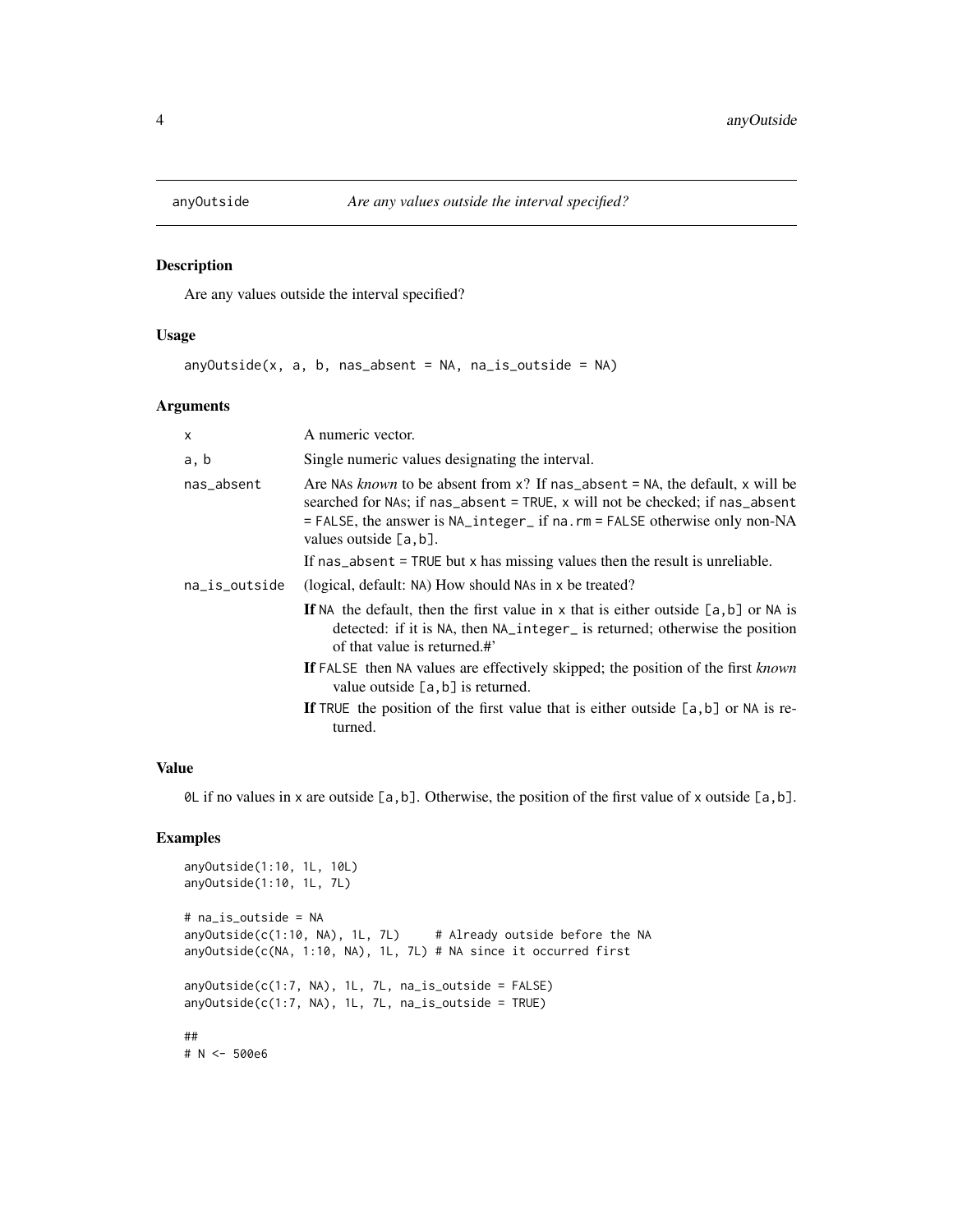<span id="page-4-0"></span>are\_even 5

```
N < -500e3x \leftarrow rep\_len(hutils:: samp(-5:6, size = 23), N)bench_system_time(anyOutside(x, -5L, 6L))
# process real
# 453.125ms 459.758ms
```
are\_even *Are elements of a vector even?*

# Description

Are elements of a vector even?

#### Usage

```
are_even(
  x,
  check_integerish = TRUE,
  keep_nas = TRUE,
  nThread = getOption("hutilscpp.nThread", 1L)
\mathcal{E}
```
which\_are\_even(x, check\_integerish = TRUE)

# Arguments

| $\mathsf{x}$     | An integer vector. Double vectors may also be used, but will be truncated, with<br>a warning if any element are not integers. Long vectors are not supported unless<br>$x$ is integer and keep_nas = FALSE. |
|------------------|-------------------------------------------------------------------------------------------------------------------------------------------------------------------------------------------------------------|
| check_integerish |                                                                                                                                                                                                             |
|                  | (logical, default: TRUE) Should the values in x be checked for non-integer values<br>if x is a double vector. If TRUE and values are found to be non-integer a warning<br>is emitted.                       |
| keep_nas         | (logical, default: TRUE) Should NAs in x return NA in the result? If FALSE,<br>will return TRUE since the internal representation of $x$ is even. Only applies<br>if is. $integer(x)$ .                     |
| nThread          | Number of threads to use.                                                                                                                                                                                   |

# Value

For are\_even, a logical vector the same length as x, TRUE whenever x is even.

For which\_are\_even the integer positions of even values in x.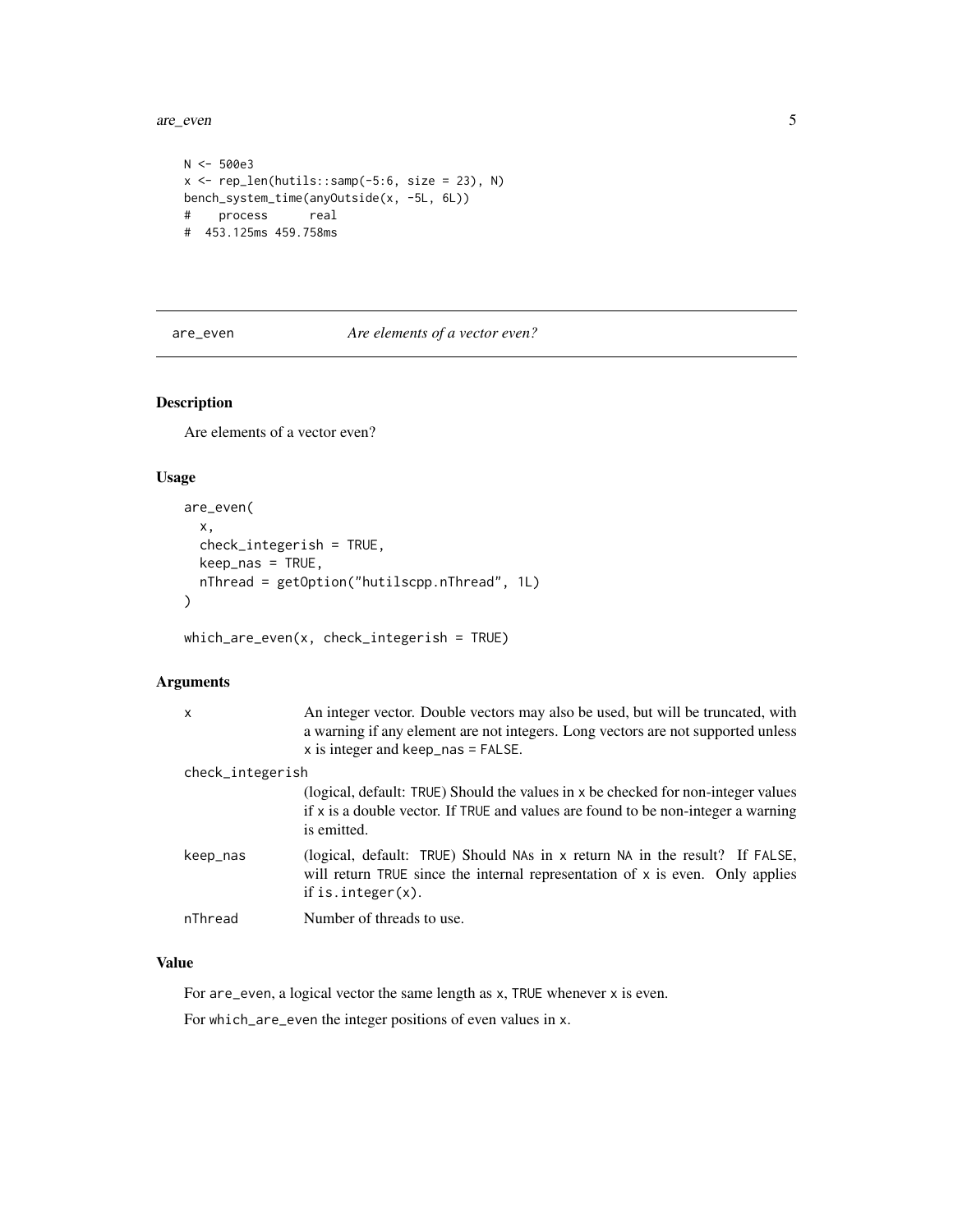<span id="page-5-0"></span>as\_integer\_if\_safe *Coerce from double to integer if safe*

#### Description

The same as as.integer(x) but only if x consists only of whole numbers and is within the range of integers.

#### Usage

```
as_integer_if_safe(x)
```
# Arguments

x A double vector. If not a double vector, it is simply returned without any coercion.

#### Examples

```
N < -1e6 # run with 1e9
x <- rep_len(as.double(sample.int(100)), N)
alt_as_integer <- function(x) {
  xi \leftarrow as.integer(x)if (isTRUE(all.equal(x, xi))) {
   xi
  } else {
    x
  }
}
bench_system_time(as_integer_if_safe(x))
#> process real
#> 6.453s 6.452s
bench_system_time(alt_as_integer(x))
#> process real
#> 15.516s 15.545s
bench_system_time(as.integer(x))
#> process real
#> 2.469s 2.455s
```
bench\_system\_time *Evaluate time of computation*

#### Description

(Used for examples and tests)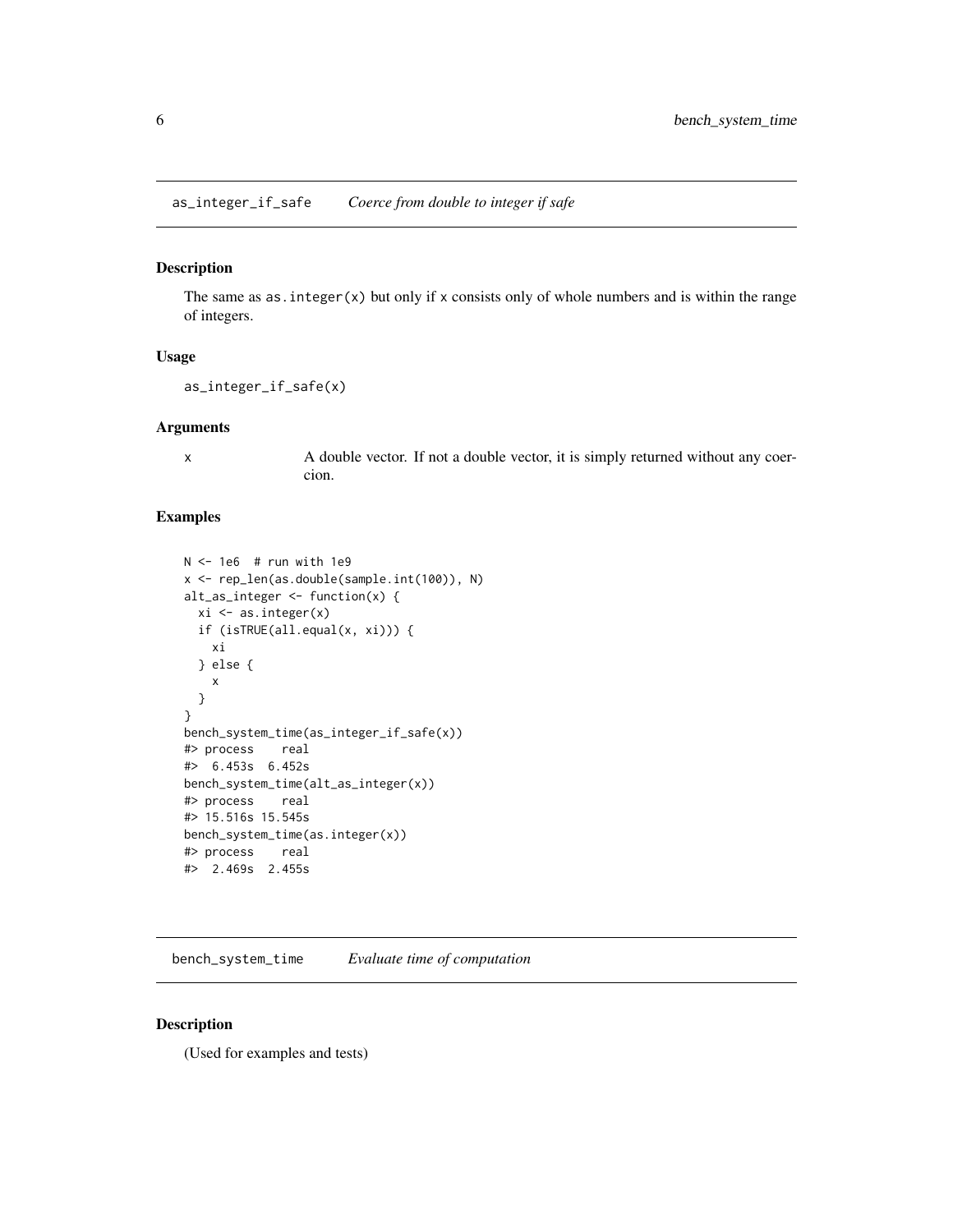# <span id="page-6-0"></span>character2integer 7

#### Usage

bench\_system\_time(expr)

# Arguments

expr Passed to [system\\_time](#page-0-0).

character2integer *Character to numeric*

# Description

Character to numeric

# Usage

```
character2integer(x, na.strings = NULL, allow.double = FALSE, option = 0L)
```
# Arguments

| $\mathsf{x}$ | A character vector.                                                                                                                                                              |
|--------------|----------------------------------------------------------------------------------------------------------------------------------------------------------------------------------|
| na.strings   | A set of strings that shall be coerced to NA_integer_                                                                                                                            |
| allow.double | logical(1) If TRUE, a double vector may be returned. If FALSE, an error<br>will be emitted. If NA, numeric values outside integer range are coerced to<br>NA_integer_, silently. |
| option       | Control behaviour:<br><b>0</b> Strip commas.                                                                                                                                     |

coalesce0 *Convenience function for coalescing to zero*

# Description

Convenience function for coalescing to zero

#### Usage

```
coalesce0(x, nThread = getOption("hutilscpp.nThread", 1L))
```
COALESCE0(x, nThread = getOption("hutilscpp.nThread", 1L))

| x       | An atomic vector. Or a list for COALESCEO. |
|---------|--------------------------------------------|
| nThread | Number of threads to use.                  |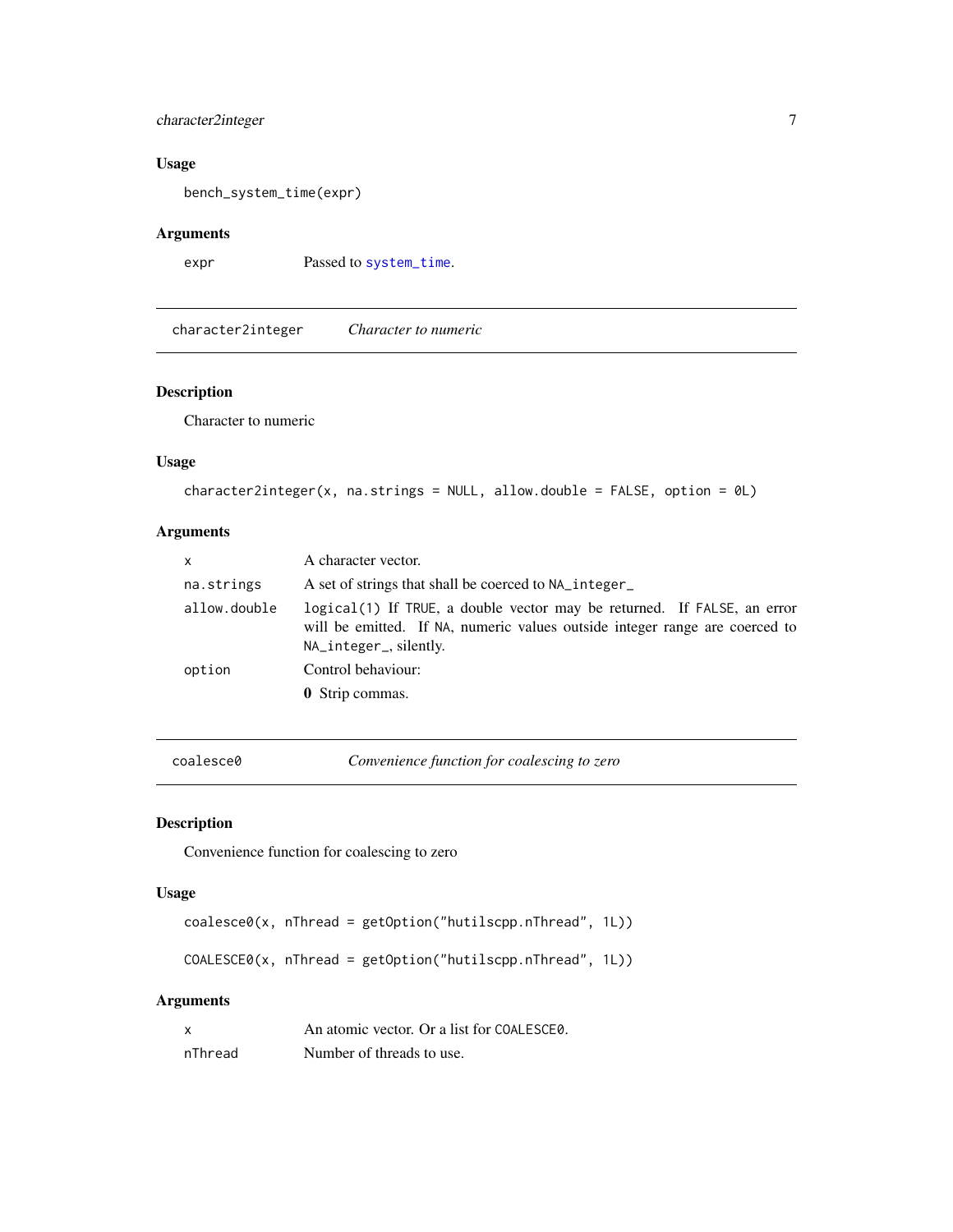# <span id="page-7-0"></span>Value

Equivalent to hutils::  $coalesce(x,0)$  for an appropriate type of zero.  $COALESCE0(x)$ 

For complex numbers, each component is coalesced. For unsupported types, the vector is returned, silently.

# Examples

```
coalesce0(c(NA, 2:3))
coalesce0(NaN + 1i)
```
Comma *Faster version of* scales::comma

# Description

Faster version of scales::comma

# Usage

```
Comma(x, digits = 0L, big.mark = c(",", " ", "'", "_", "~", "\"", "/"))
```
#### Arguments

|          | A numeric vector.                            |
|----------|----------------------------------------------|
| digits   | An integer, similar to round.                |
| big.mark | A single character, the thousands separator. |

## Value

Similar to prettyNum(round(x,digits),big.mark = ',') but rounds down and  $-1 < x < 0$  will output "-0".

count\_logical *Count logicals*

# Description

Count the number of FALSE, TRUE, and NAs.

# Usage

```
count_logical(x, nThread = getOption("hutilscpp.nThread", 1L))
```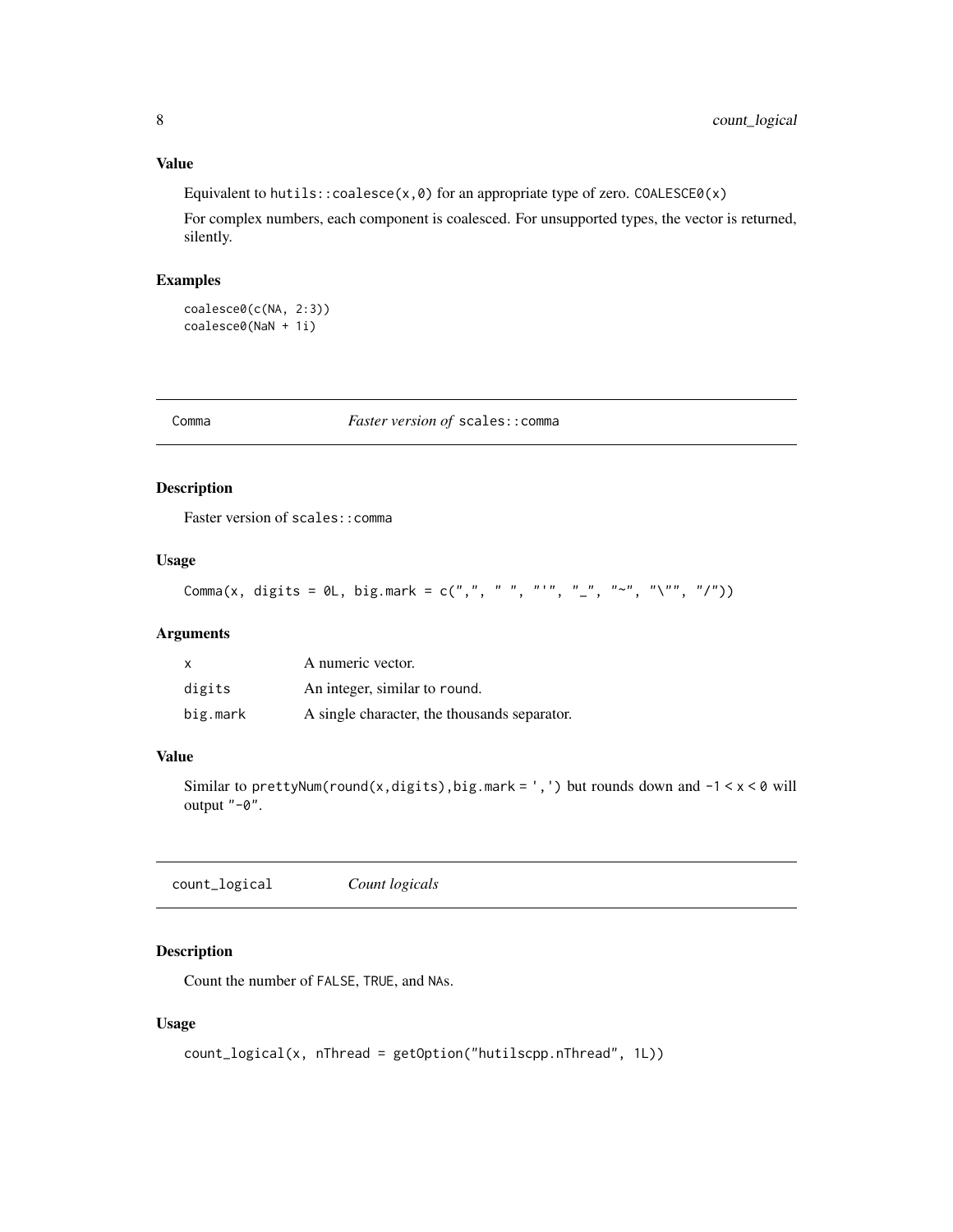# <span id="page-8-0"></span>cumsum\_reset 9

#### Arguments

| x       | A logical vector.         |
|---------|---------------------------|
| nThread | Number of threads to use. |

# Value

A vector of 3 elements: the number of FALSE, TRUE, and NA values in x.

cumsum\_reset *Cumulative sum unless reset*

# Description

Cumulative sum unless reset

#### Usage

 $cumsum\_reset(x, y = as.integer(x))$ 

# Arguments

| A logical vector indicating when the sum should <i>continue</i> . Missing values in x<br>is an error. |
|-------------------------------------------------------------------------------------------------------|
| Optional: a numeric vector the same length as x to cumulatively sum.                                  |

# Value

A vector of cumulative sums, resetting whenever x is FALSE. The return type is double if y is double; otherwise an integer vector. Integer overflow wraps around, rather than being promoted to double type, as this function is intended for 'shortish' runs of cumulative sums.

If length(x) ==  $0$ , y is returned (i.e. integer(0) or double(0).

#### Examples

| cumsum_reset(c(TRUE, TRUE, FALSE, TRUE, TRUE, TRUE, FALSE)) |  |  |  |
|-------------------------------------------------------------|--|--|--|
| cumsum_reset(c(TRUE, TRUE, FALSE, TRUE, TRUE, TRUE, FALSE), |  |  |  |
| c(1000, 1000, 10000, 10, 20, 33, 0))                        |  |  |  |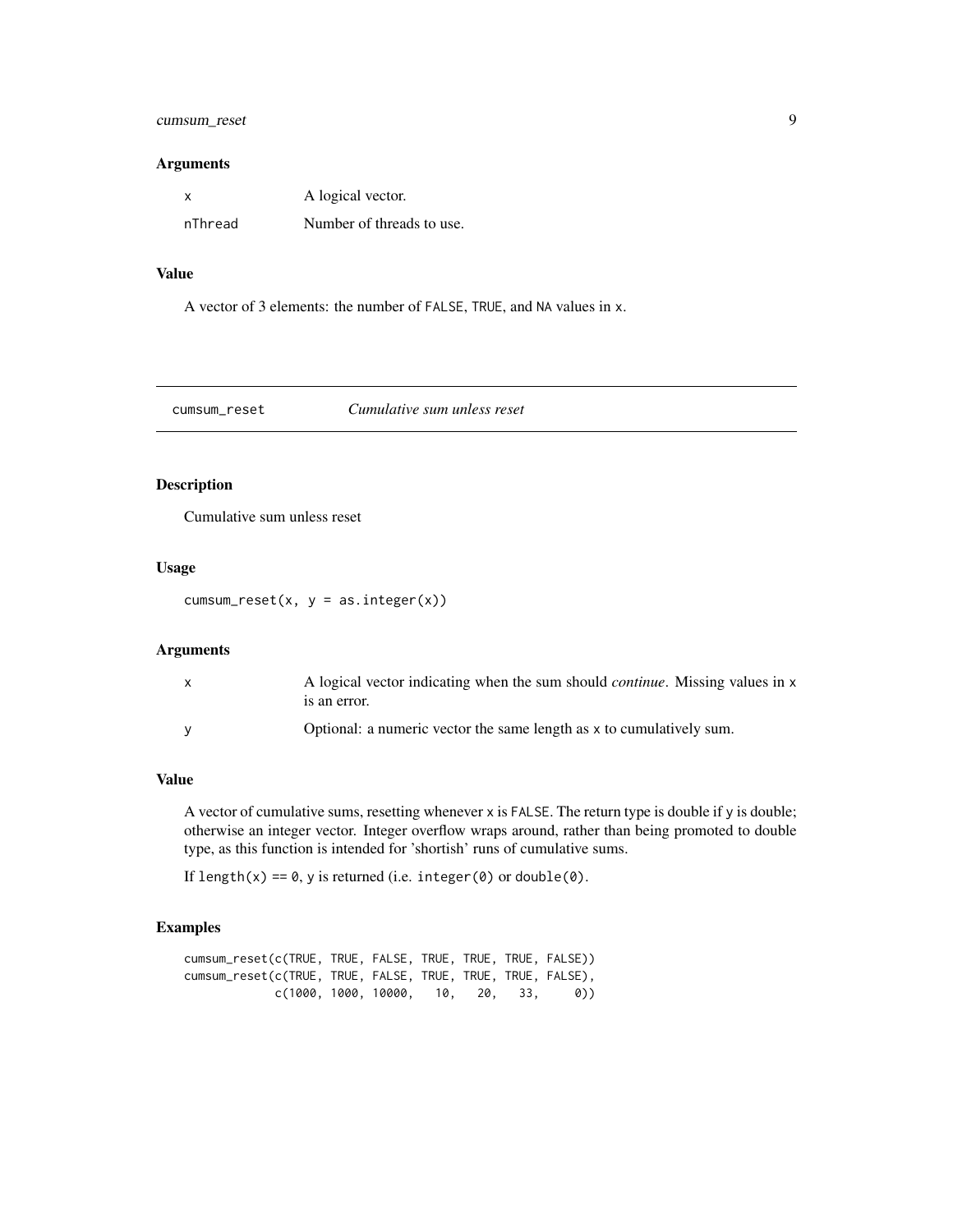<span id="page-9-0"></span>Equivalent to diff(minmax $(x)$ )

#### Usage

```
diam(x, nThread = getOption("hutilscpp.nThread", 1L))
```

```
thinner(x, width, nThread = getOption("hutilscpp.nThread", 1L))
```
#### Arguments

| $\mathsf{x}$ | A numeric vector.                             |
|--------------|-----------------------------------------------|
| nThread      | Number of threads to use.                     |
| width        | $numeric(1)$ (For thinner, the maximum width) |

#### Value

A single value:

diam The difference of minmax(x) thinner Equivalent to  $diam(x) \leq width$ 

divisible *Divisibility*

# Description

Divisibility

#### Usage

```
divisible(x, d, nThread = getOption("hutilscpp.nThread", 1L))
divisible2(x, nThread = getOption("hutilscpp.nThread", 1L))
```
divisible16(x, nThread = getOption("hutilscpp.nThread", 1L))

| $\mathsf{x}$ | An integer vector             |
|--------------|-------------------------------|
| <sub>d</sub> | $integer(1)$ . The divisor.   |
| nThread      | The number of threads to use. |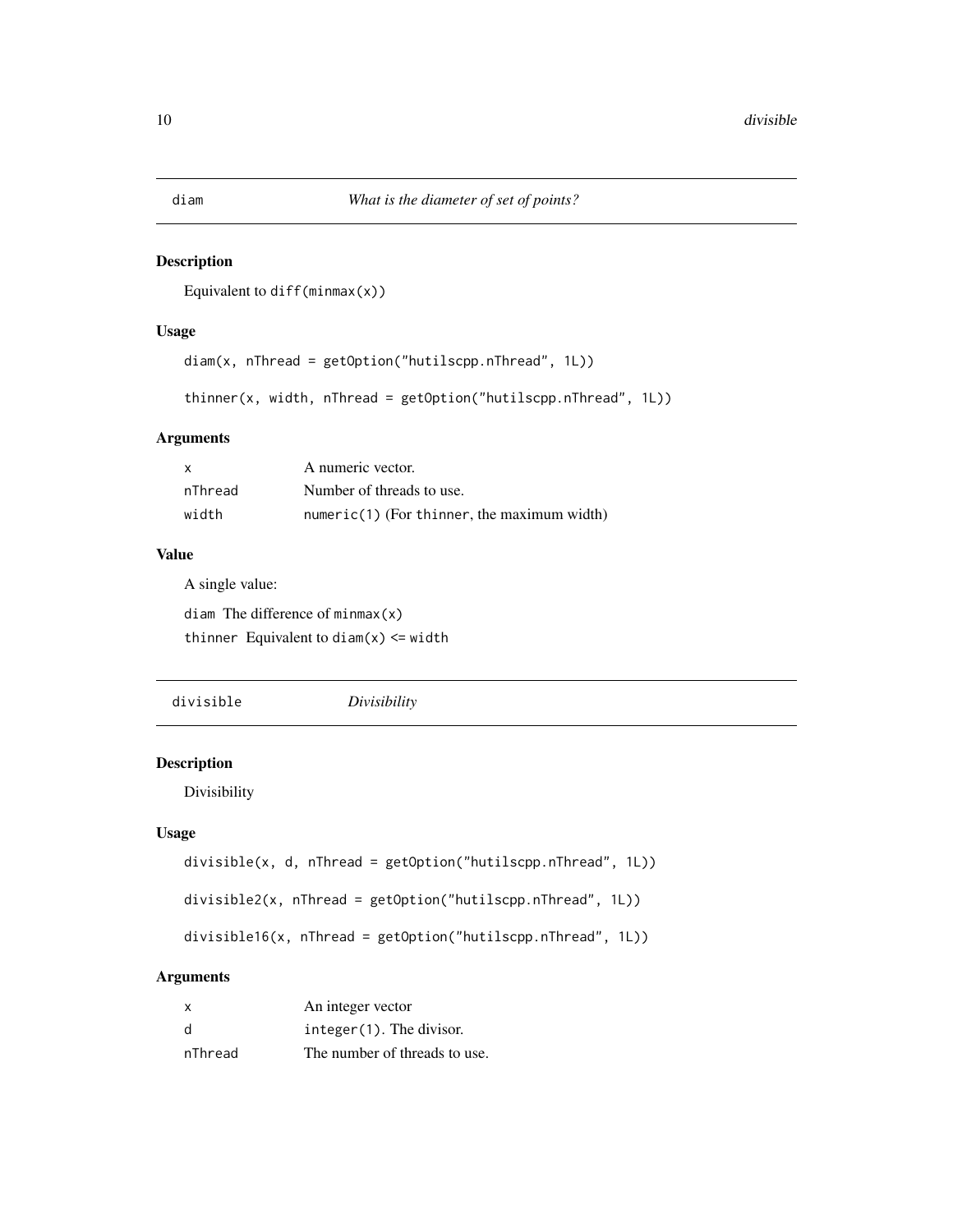#### <span id="page-10-0"></span>every\_int 11

# Value

Logical vector: TRUE where x is divisible by d.

divisible2,divisible16 are short for (and quicker than) divisible(x,2) and divisble(x,16).

every\_int *Every integer*

#### Description

Every integer

# Usage

```
every_int(nThread = getOption("hutilsc.nThread", 1L), na = NA_integer_)
```
# Arguments

| nThread | Number of threads.    |
|---------|-----------------------|
| na      | Value for NA INTEGER. |

| fmatchp | Parallel fastmatching |  |
|---------|-----------------------|--|
|---------|-----------------------|--|

# Description

fastmatch::fmatch and logical versions, with parallelization.

#### Usage

```
fmatchp(
 x,
 table,
 nomatch = NA_integer_,
 nThread = getOption("hutilscpp.nThread", 1L),
 fin = FALSE,whichFirst = 0L,
  .raw = 0L)
finp(x, table, nThread = getOption("hutilscpp.nThread", 1L), .raw = 0L)
fnotinp(x, table, nThread = getOption("hutilscpp.nThread", 1L), .raw = 0L)
```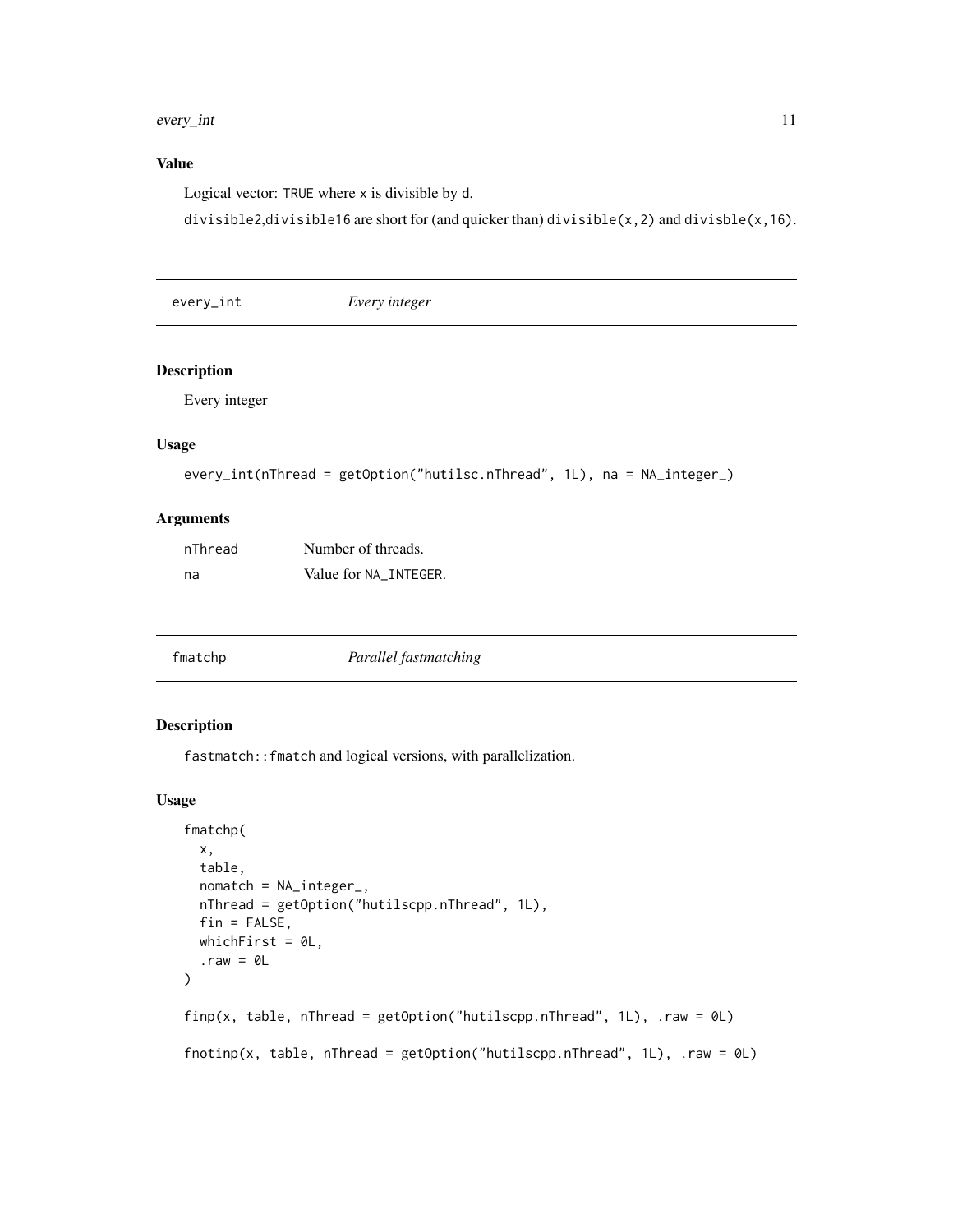<span id="page-11-0"></span>12 helper

# Arguments

| x, table, nomatch |                                                                                                                                                                           |
|-------------------|---------------------------------------------------------------------------------------------------------------------------------------------------------------------------|
|                   | As in match.                                                                                                                                                              |
| nThread           | Number of threads to use.                                                                                                                                                 |
| fin               | TRUE   FALSE Behaviour of return value when value found in table. If FALSE,<br>return the index of table; if TRUE, return TRUE.                                           |
| whichFirst        | integer $(1)$ If $\&0$ , not used. If positive, returns the index of the first element in<br>x found in table; if negative, returns the last element in x found in table. |
| .raw              | integer(1)                                                                                                                                                                |
|                   | <b>0</b> Return integer or logical as required.                                                                                                                           |
|                   | 1 Return raw if possible.                                                                                                                                                 |
|                   |                                                                                                                                                                           |

# Examples

```
x \leq c(1L, 4:5)y <- c(2L, 4:5)
fmatchp(x, y)
fnatchp(x, y, nomatch = 0L)finp(x, y)
```

| helper | Helper |
|--------|--------|
|        |        |

# Description

Helper

# Usage

helper(expr)

# Arguments

expr An expression

# Value

The expression evaluated.

# Examples

 $x6 < -1:6$ helper(x6 + 1)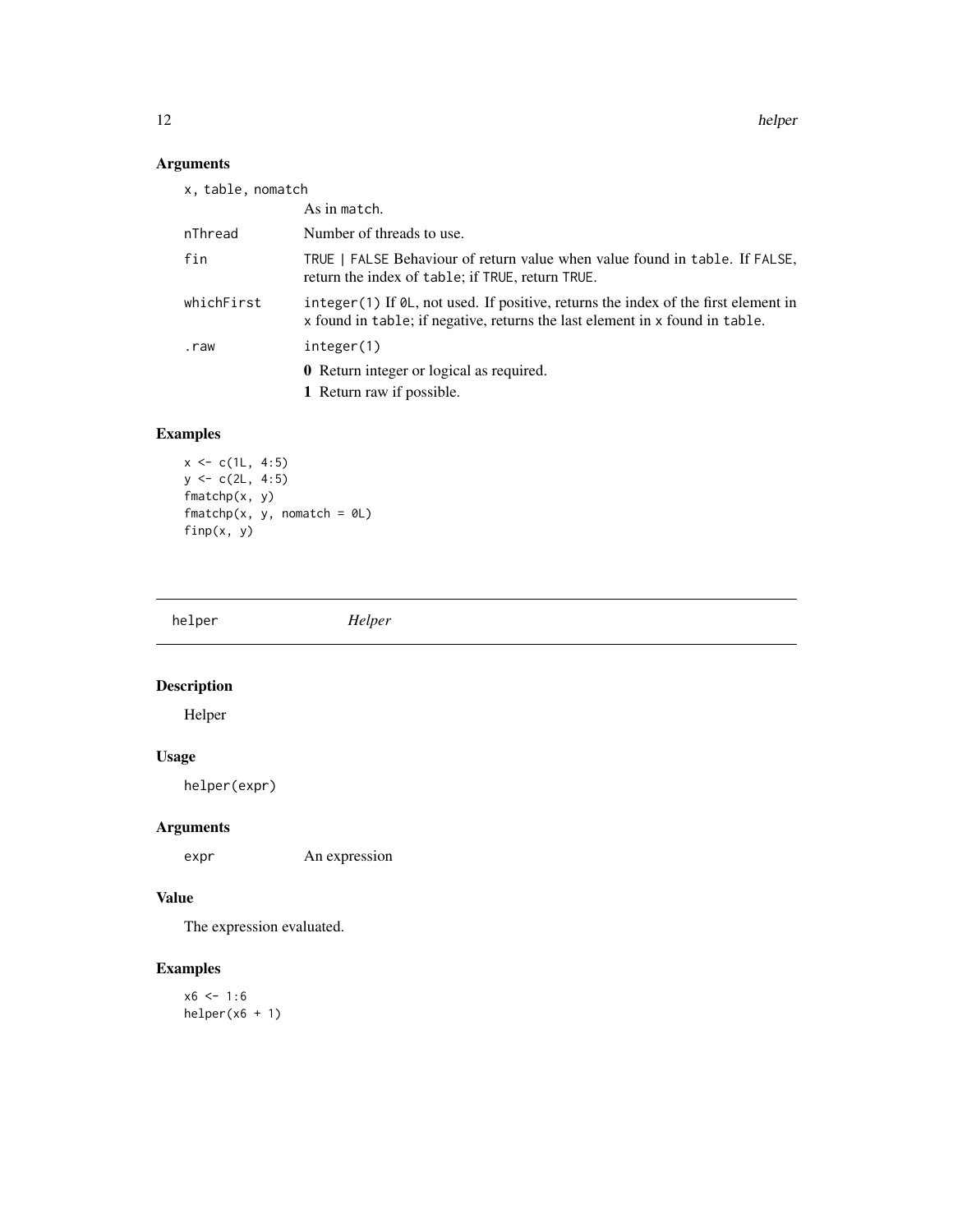<span id="page-12-0"></span>Implies *Implies*

# Description

Implies

#### Usage

 $Implies(x, y, anyNAx = TRUE, anyNAy = TRUE)$ 

#### Arguments

| x.v | Logical vectors of equal length.                                                                                         |
|-----|--------------------------------------------------------------------------------------------------------------------------|
|     | $\alpha$ any NAx, any NAy Whether x, y may contain NA. If FALSE, the function runs faster, but under that<br>assumption. |

#### Value

Logical implies: TRUE unless x is TRUE and y is FALSE.

NA in either x or y results in NA if and only if the result is unknown. In particular NA %implies% TRUE is TRUE and FALSE %implies% NA is TRUE.

If x or y are length-one, the function proceeds as if the length-one vector were recycled to the length of the other.

# Examples

```
library(data.table)
CJ(x = c(TRUE,FALSE),
  y = c(TRUE,
       FALSE))[, ` x => y` := Implies(x, y)][]
#> x y x => y
#> 1: FALSE FALSE TRUE
#> 2: FALSE TRUE TRUE
#> 3: TRUE FALSE FALSE
#> 4: TRUE TRUE TRUE
# NA results:
#> 5: NA NA NA
#> 6: NA FALSE NA
#> 7: NA TRUE TRUE
#> 8: FALSE NA TRUE
#> 9: TRUE NA NA
```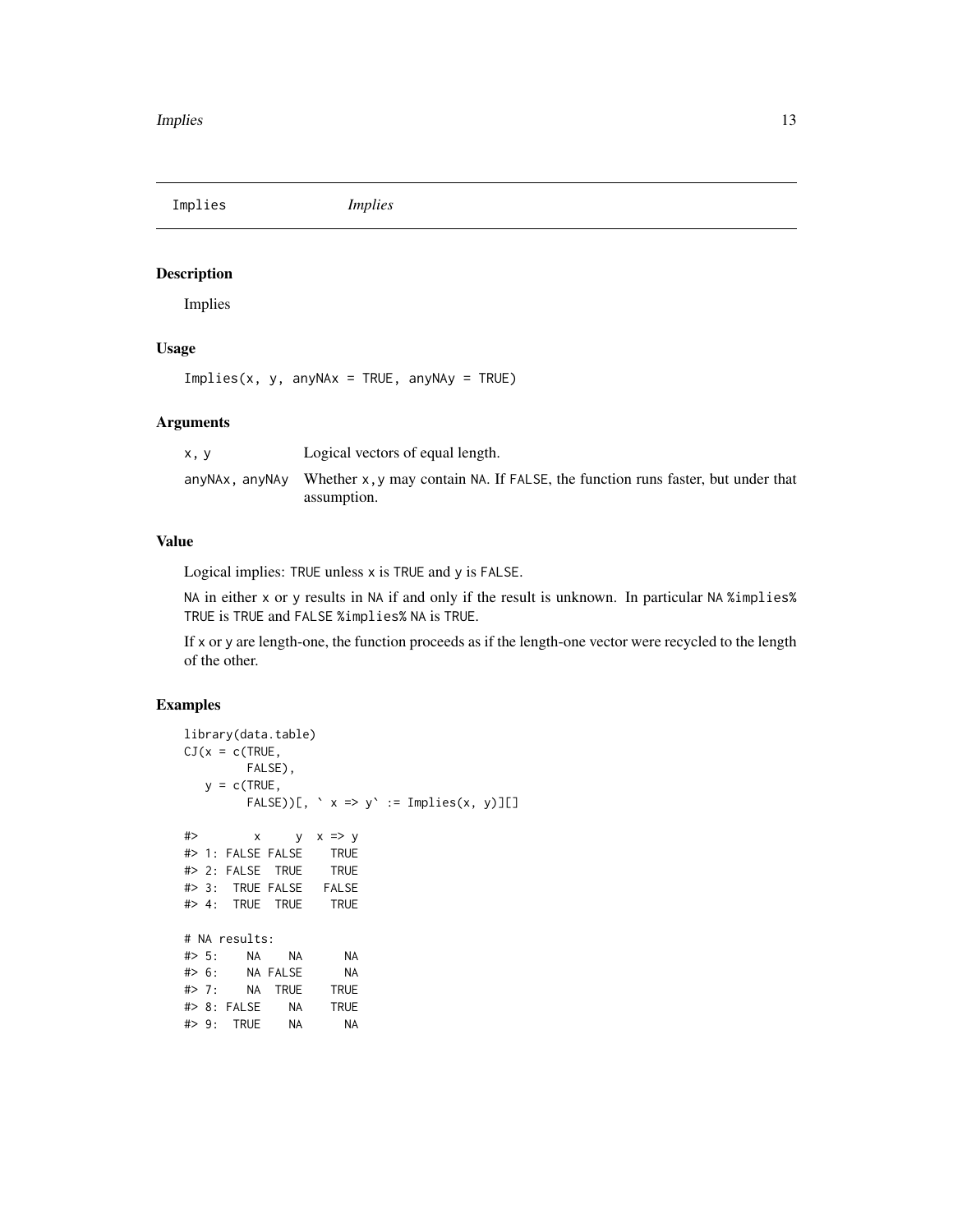Efficiently decide whether an atomic vector is constant; that is, contains only one value.

```
Equivalent to
data.table::uniqueN(x) == 1L
```
or

```
forecast::is.constant(x)
```
# Usage

```
is_constant(x, nThread = getOption("hutilscpp.nThread", 1L))
```

```
isntConstant(x)
```
#### Arguments

|         | An atomic vector. Only logical, integer, double, and character vectors are sup- |
|---------|---------------------------------------------------------------------------------|
|         | ported. Others may work but have not been tested.                               |
| nThread | integer(1) Number of threads to use in is_constant.                             |

#### Value

Whether or not the vector x is constant:

- is\_constant TRUE or FALSE. Missing values are considered to be the same as each other, so a vector entirely composed of missing values is considered constant. Note that is\_constant(c(NA\_real\_,NaN)) is TRUE.
- isntConstant If constant, 0L; otherwise, the first integer position at which x has a different value to the first.

This has the virtue of !isntConstant(x) ==  $is\_constant(x)$ .

Multithreaded is\_constant(x,nThread) should only be used if x is expected to be true. It will be faster when x is constant but much slower otherwise.

Empty vectors are constant, as are length-one vectors.

# Examples

```
library(hutilscpp)
library(data.table)
N < -1e9LN <- 1e6 # to avoid long-running examples on CRAN
```
## Good-cases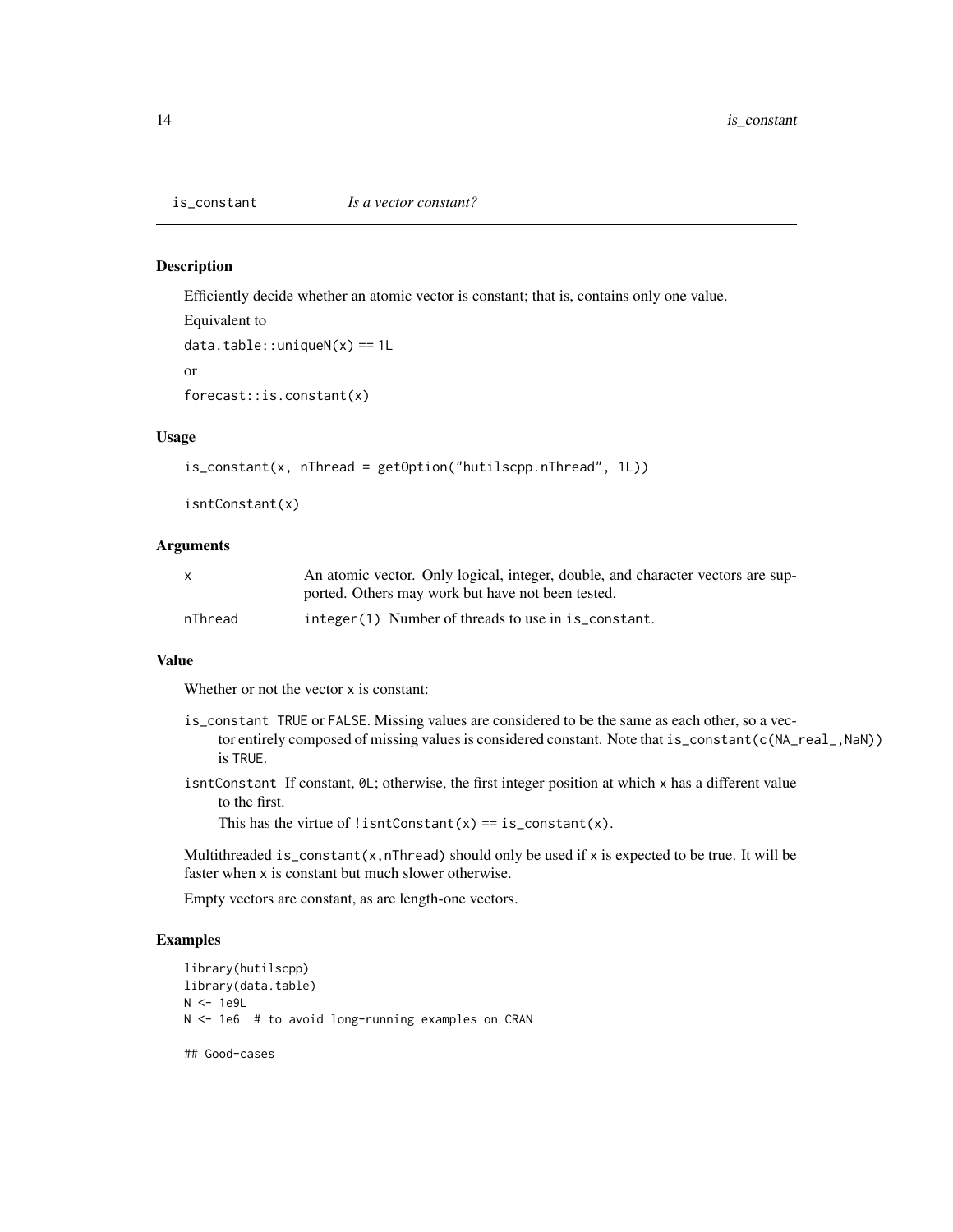#### is\_constant 15

```
nonconst <- c(integer(1e5), 13L, integer(N))
bench_system_time(uniqueN(nonconst) == 1L)
#> process real
#> 15.734s 2.893s
bench_system_time(is_constant(nonconst))
#> process real
#> 0.000 0.000
bench_system_time(isntConstant(nonconst))
#> process real
#> 0.000 0.000
## Worst-cases
consti \leq rep(13L, N)
bench_system_time(uniqueN(consti) == 1L)
#> process real
#> 5.734s 1.202s
bench_system_time(is_constant(consti))
#> process real
#> 437.500ms 437.398ms
bench_system_time(isntConstant(consti))
#> process real
#> 437.500ms 434.109ms
nonconsti <- c(consti, -1L)
bench_system_time(uniqueN(nonconsti) == 1L)
#> process real
#> 17.812s 3.348s
bench_system_time(is_constant(nonconsti))
#> process real
#> 437.500ms 431.104ms
bench_system_time(isntConstant(consti))
#> process real
#> 484.375ms 487.588ms
constc \leq rep("a", N)
bench_system_time(uniqueN(constc) == 1L)
#> process real
#> 11.141s 3.580s
bench_system_time(is_constant(constc))
#> process real
#> 4.109s 4.098s
nonconstc <- c(constc, "x")
bench_system_time(uniqueN(nonconstc) == 1L)
#> process real
#> 22.656s 5.629s
bench_system_time(is_constant(nonconstc))
#> process real
#> 5.906s 5.907s
```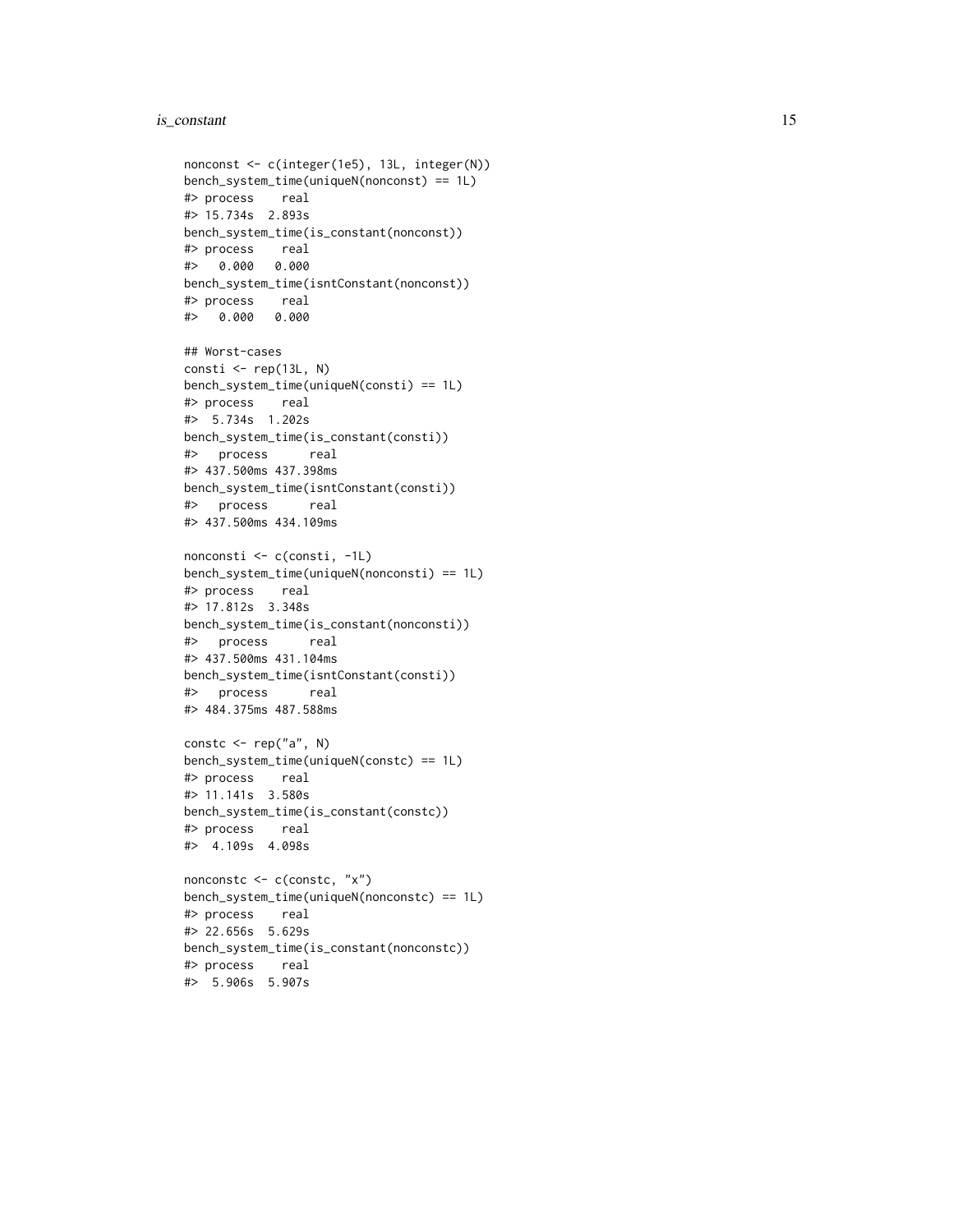<span id="page-15-0"></span>

Is a vector sorted?

# Usage

 $is\_sorted(x, asc = NA)$ 

isntSorted(x, asc = NA)

# Arguments

| $\mathsf{X}$ | An atomic vector.                                                                                                                                                                                                                            |
|--------------|----------------------------------------------------------------------------------------------------------------------------------------------------------------------------------------------------------------------------------------------|
| asc          | Single logical. If NA, the default, a vector is considered sorted if it is either<br>sorted ascending or sorted descending; if FALSE, a vector is sorted only if sorted<br>descending; if TRUE, a vector is sorted only if sorted ascending. |

# Value

is\_sorted returns TRUE or FALSE

isntSorted returns 0 if sorted or the first position that proves the vector is not sorted

# Description

Vectorized logical with support for short-circuits

#### Usage

 $and3(x, y, z = NULL, nas\_absent = FALSE)$ 

or $3(x, y, z = NULL)$ 

| x, y, z    | Logical vectors. If z is NULL the function is equivalent to the binary versions;<br>only $x$ and $y$ are used.                                                                                |
|------------|-----------------------------------------------------------------------------------------------------------------------------------------------------------------------------------------------|
| nas absent | (logical, default: FALSE) Can it be assumed that x, y, z have no missing values?<br>Set to TRUE when you are sure that that is the case; setting to TRUE falsely has<br>no defined behaviour. |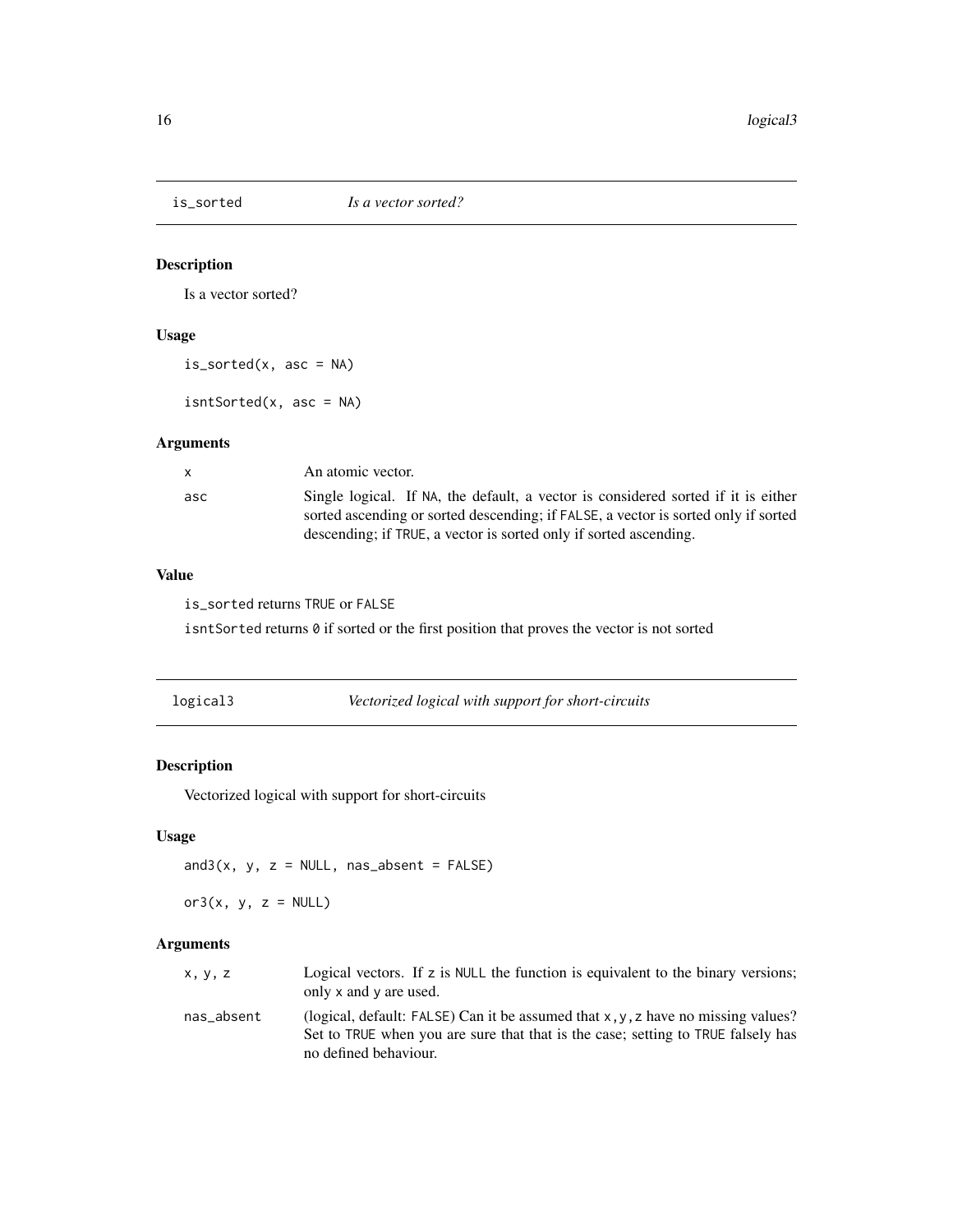#### <span id="page-16-0"></span>logical3s **17**

#### Value

For and 3, the same as  $x \& y \& z$ ; for or 3, the same as  $x \mid y \mid z$ , designed to be efficient when component-wise short-circuiting is available.

logical3s *Complex logical expressions*

# Description

Performant implementations of & et or. Performance is high when the expressions are long (i.e. over 10M elements) and in particular when they are of the form 1hs <op>rhs for binary <op>.

# Usage

```
and3s(
  exprA,
  exprB = NULL,exprC = NULL,...,
  nThread = getOption("hutilscpp.nThread", 1L),
  .parent_nframes = 1L,
  type = c("logical", "raw", "which")
\lambdaor3s(
  exprA,
  exprB = NULL,exprC = NULL,...,
  nThread = getOption("hutilscpp.nThread", 1L),
  .parent_nframes = 1L,
  type = c("logical", "raw", "which")
)
```

| $exprA$ , $exprB$ , $exprC$ , $\ldots$ |                                                                                        |  |
|----------------------------------------|----------------------------------------------------------------------------------------|--|
|                                        | Expressions of the form $x \leq op$ , with $\leq op$ one of the standard binary opera- |  |
|                                        | tors.                                                                                  |  |
|                                        | Only exprA is required, all following expressions are optional.                        |  |
| nThread                                | integer(1) Number of threads to use.                                                   |  |
| .parent_nframes                        |                                                                                        |  |
|                                        | integer(1) For internal use. Passed to eval.parent.                                    |  |
| type                                   | The type of the result. which corresponds to the indices of TRUE in the result.        |  |
|                                        | Type raw is available for a memory-constrained result, though the result will not      |  |
|                                        | be interpreted as logical.                                                             |  |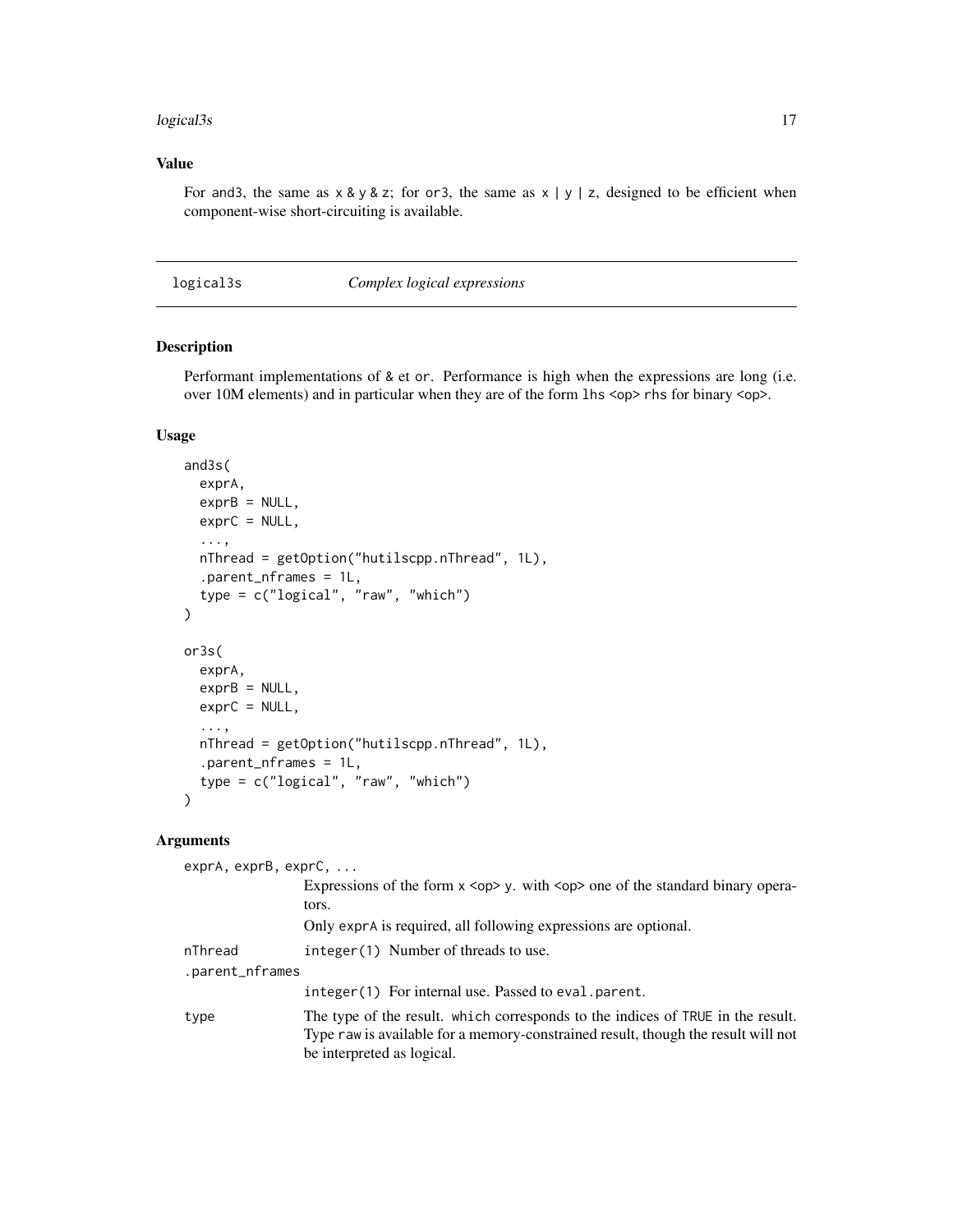#### <span id="page-17-0"></span>Value

and3s and or3s return exprA & exprB & exprC and exprA | exprB | exprC respectively. If any expression is missing it is considered TRUE for and3s and FALSE for or3s; in other words only the results of the other expressions count towards the result.

match\_nrst\_haversine *Match coordinates to nearest coordinates*

# Description

When geocoding coordinates to known addresses, an efficient way to match the given coordinates with the known is necessary. This function provides this efficiency by using  $C++$  and allowing approximate matching.

#### Usage

```
match_nrst_haversine(
  lat,
  lon,
  addresses_lat,
  addresses_lon,
  Index = seq_along(addresses_lat),
  cartesian_R = NULL,
  close_enough = 10,
  excl_self = FALSE,
  as.data.table = TRUE,
  .verify_box = TRUE
)
```

| lat, lon                     | Coordinates to be geocoded. Numeric vectors of equal length.                                                                                                                                                                                                                                                                                                                |
|------------------------------|-----------------------------------------------------------------------------------------------------------------------------------------------------------------------------------------------------------------------------------------------------------------------------------------------------------------------------------------------------------------------------|
| addresses_lat, addresses_lon |                                                                                                                                                                                                                                                                                                                                                                             |
|                              | Coordinates of known locations. Numeric vectors of equal length (likely to be a<br>different length than the length of $lat$ , except when $excl\_self = TRUE$ ).                                                                                                                                                                                                           |
| Index                        | A vector the same length as lat to encode the match between lat, lon and<br>addresses_lat, addresses_lon. The default is to use the integer position of<br>the nearest match to addresses_lat, addresses_lon.                                                                                                                                                               |
| cartesian_R                  | The maximum radius of any address from the points to be geocoded. Used to<br>accelerate the detection of minimum distances. Note, as the argument name<br>suggests, the distance is in cartesian coordinates, so a small number is likely.                                                                                                                                  |
| close_enough                 | The distance, in metres, below which a match will be considered to have oc-<br>curred. (The distance that is considered "close enough" to be a match.)<br>For example, $close_{enough} = 10$ means the first location within ten metres will<br>be matched, even if a closer match occurs later.<br>May be provided as a string to emphasize the units, e.g. close_enough = |
|                              | "0.25km". Only km and m are permitted.                                                                                                                                                                                                                                                                                                                                      |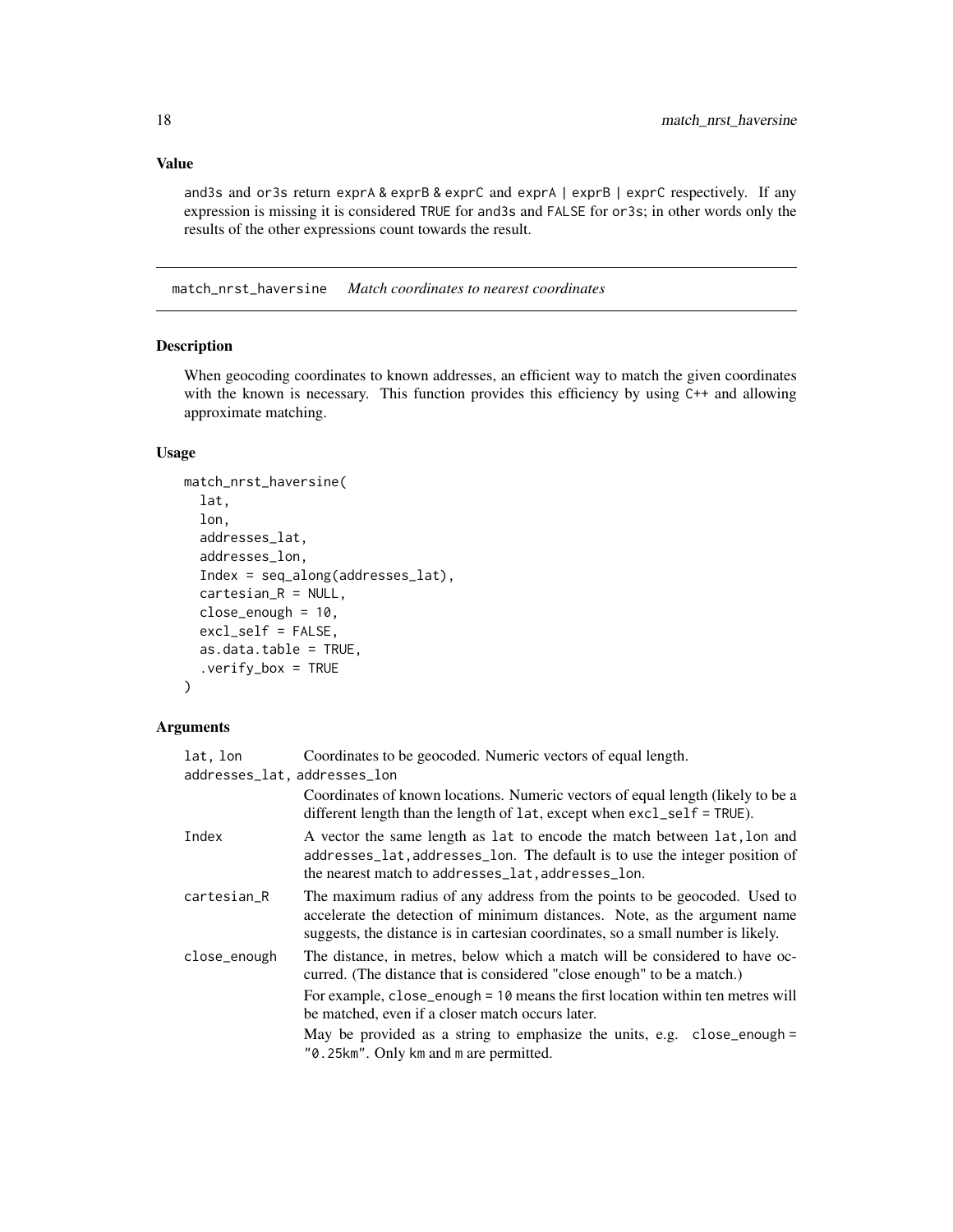#### <span id="page-18-0"></span>minmax and the contract of the contract of the contract of the contract of the contract of the contract of the contract of the contract of the contract of the contract of the contract of the contract of the contract of the

| excl_self     | (bool, default: FALSE) For each $x_i$ of the first coordinates, exclude the $y_i$ -th point<br>when determining closest match. Useful to determine the nearest neighbour<br>within a set of coordinates, viz. match_nrst_haversine(x,y,x,y,excl_self<br>$=$ TRUE). |
|---------------|--------------------------------------------------------------------------------------------------------------------------------------------------------------------------------------------------------------------------------------------------------------------|
| as.data.table | Return result as a data. table? If FALSE, a list is returned. TRUE by default to<br>avoid dumping a huge list to the console.                                                                                                                                      |
| .verify_box   | Check the initial guess against other points within the box of radius $\ell^{\infty}$ .                                                                                                                                                                            |

#### Value

A list (or data.table if as.data.table = TRUE) with two elements, both the same length as lat, giving for point lat,lon:

pos the position (or corresponding value in Table) in addresses\_lat, addresses\_lon nearest to lat,lon.

dist the distance, in kilometres, between the two points.

# Examples

```
lat2 <- runif(5, -38, -37.8)
lon2 <- rep(145, 5)
lat1 <- c(-37.875, -37.91)
lon1 <- c(144.96, 144.978)
match_nrst_haversine(lat1, lon1, lat2, lon2)
match_nrst_haversine(lat1, lon1, lat1, lon1, 11:12, excl_self = TRUE)
```
minmax *Minimum and maximum*

#### Description

Minimum and maximum

#### Usage

```
minmax(x, empty\_result = NULL, nThread = getOption("hutilscpp.nThread", 1L))
```
# Arguments

| X            | An atomic vector.                              |
|--------------|------------------------------------------------|
| empty_result | What should be returned when $length(x) = 0$ ? |
| nThread      | Number of threads to be used.                  |

# Value

Vector of two elements, the minimum and maximum of x, or NULL.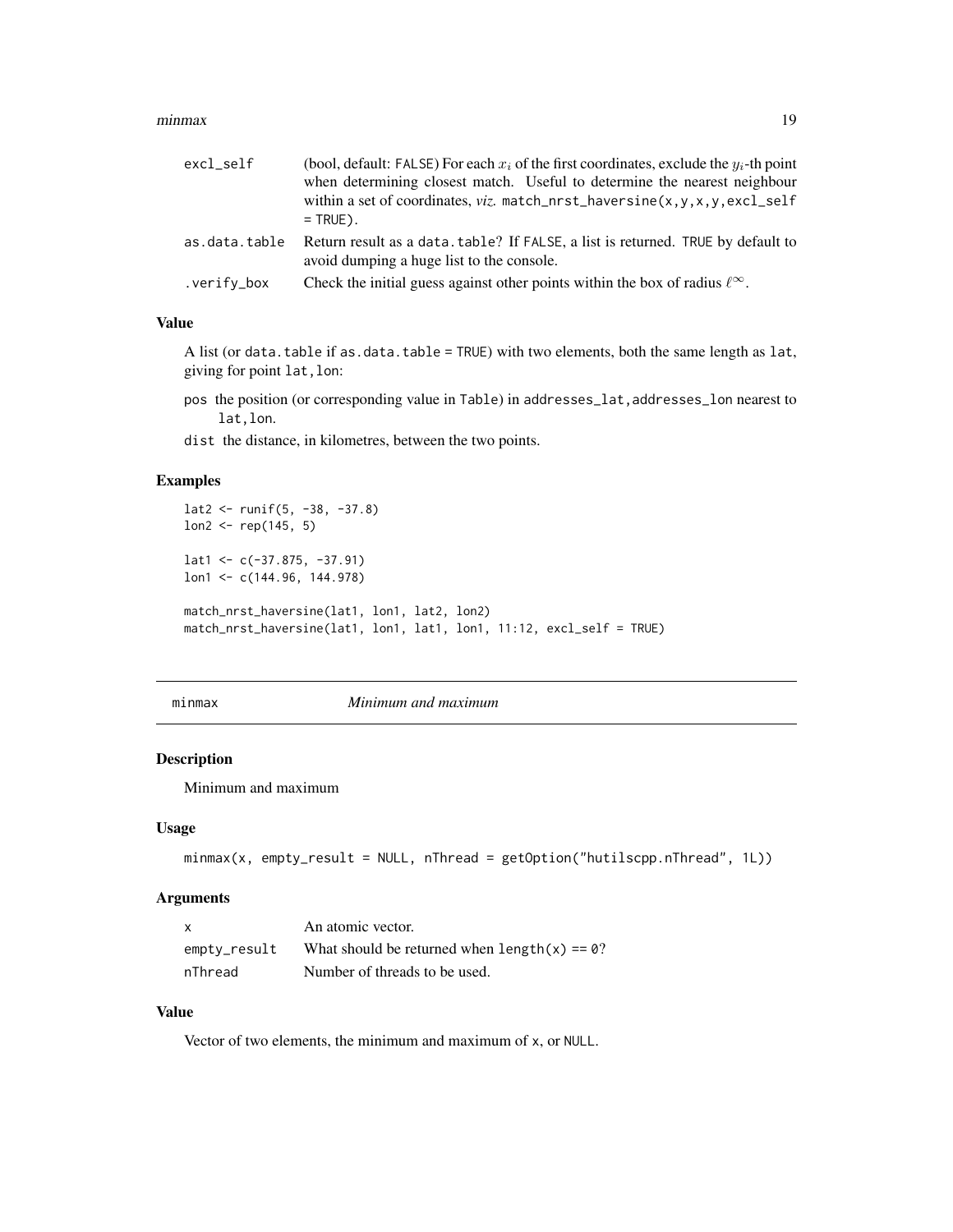<span id="page-19-0"></span>

Most common element

# Usage

```
ModeC(
  x,
  nThread = getOption("hutilscpp.nThread", 1L),
  .range_fmatch = 1000000000,
  option = 1L
\mathcal{L}
```
# Arguments

| X             | An atomic vector.                                                                               |
|---------------|-------------------------------------------------------------------------------------------------|
| nThread       | Number of threads to use.                                                                       |
| .range_fmatch | If the range of x differs by more than this amount, the mode will be calculated<br>via fmatchp. |
| option        | integer(1) Handle exceptional cases:                                                            |
|               | <b>0</b> Returns NULL quietly.                                                                  |
|               | 1 Returns an error if the mode cannot be calculated.                                            |
|               | 2 Emits a warning if the mode cannot be calculate, falls back to hutils: : Mode                 |

# Examples

ModeC(c(1L, 1L, 2L))

pmaxC *Parallel maximum/minimum*

# Description

Faster pmax() and pmin().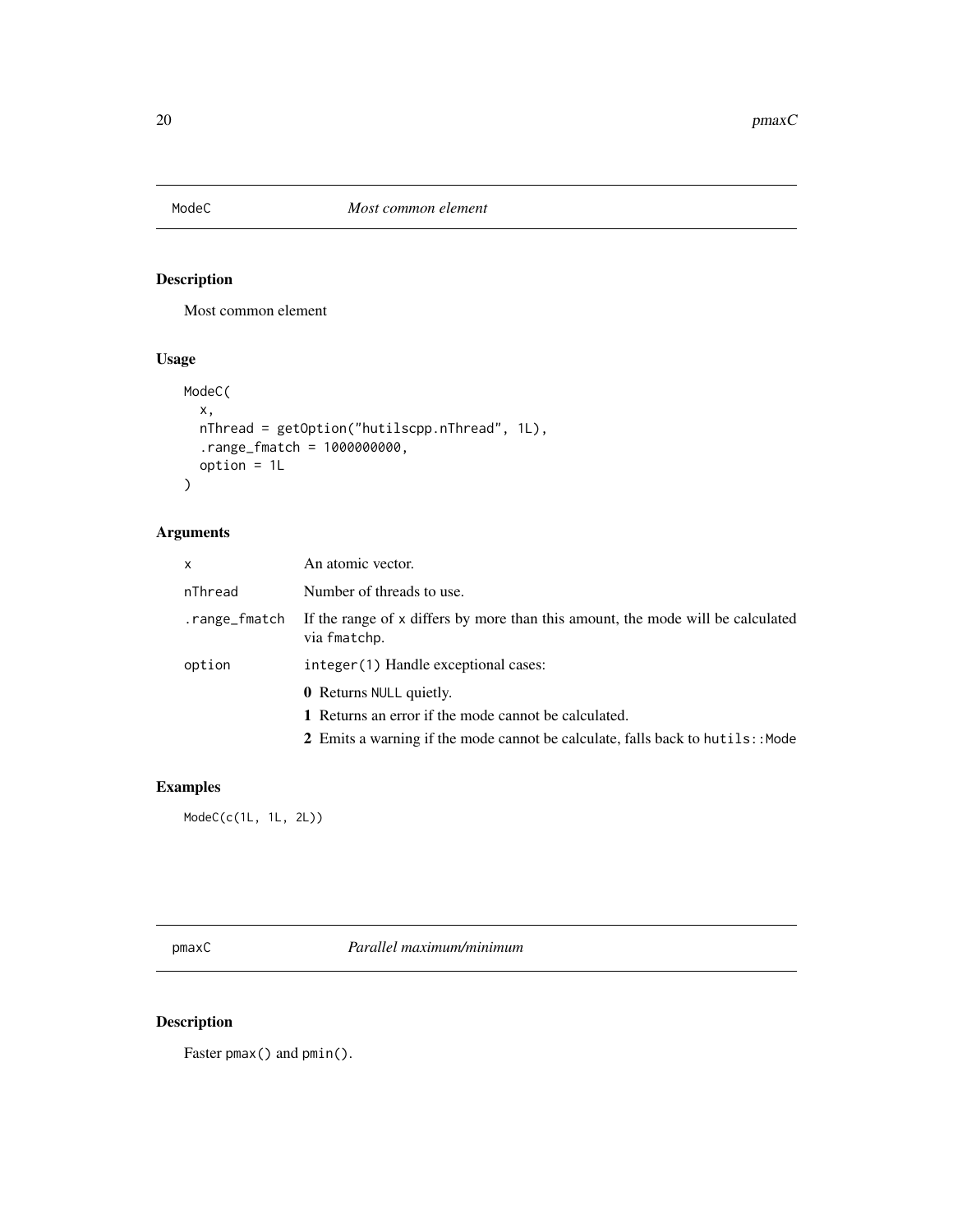$pmaxC$  21

# Usage

```
pmaxC(
  x,
  a,
  in_place = FALSE,
 keep_nas = FALSE,
 dbl_ok = NA,
 nThread = getOption("hutilscpp.nThread", 1L)
\lambdapminC(
 x,
 a,
 in_place = FALSE,
 keep_nas = FALSE,
 dbl_ok = NA,
 nThread = getOption("hutilscpp.nThread", 1L)
\mathcal{L}pmax0(
 x,
  in_place = FALSE,
  sorted = FALSE,
 keep_nas = FALSE,
 nThread = getOption("hutilscpp.nThread", 1L)
\lambdapmin0(
 x,
 in_place = FALSE,
 sorted = FALSE,
 keep_nas = FALSE,
 nThread = getOption("hutilscpp.nThread", 1L)
\mathcal{L}pmaxV(
 x,
 y,
 in_place = FALSE,
 dbl_ok = TRUE,nThread = getOption("hutilscpp.nThread", 1L)
\mathcal{L}pminV(
 x,
  y,
  in_place = FALSE,
 dbl_ok = TRUE,
```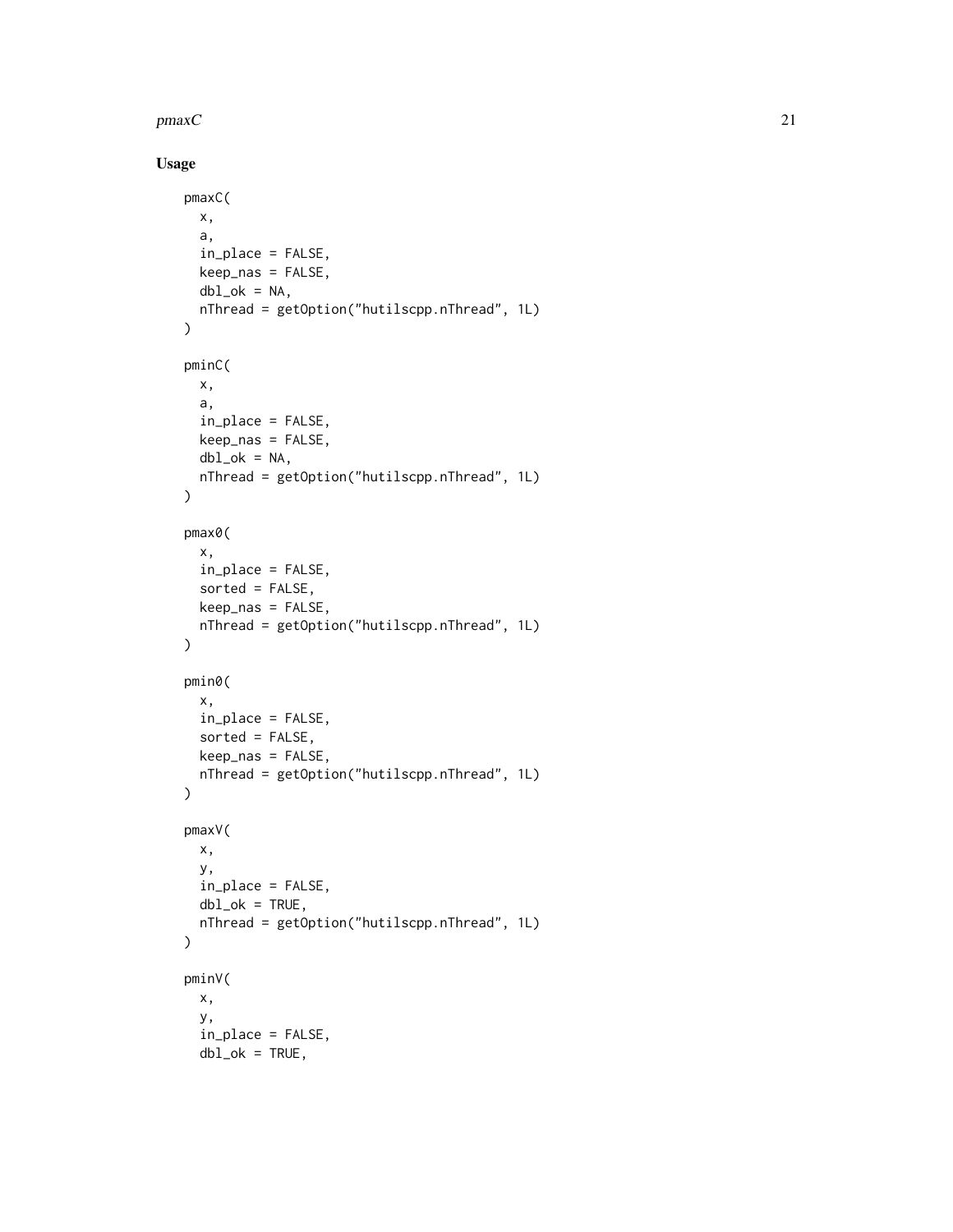#### 22 **pmaxC**

```
nThread = getOption("hutilscpp.nThread", 1L)
```
 $pmax3(x, y, z, in_\text{place} = FALSE)$ 

pmin3(x, y, z, in\_place = FALSE)

#### Arguments

 $\lambda$ 

| x        | $numeric(n)$ A numeric vector.                                                                                                                                                                                                                                                                                                                                               |
|----------|------------------------------------------------------------------------------------------------------------------------------------------------------------------------------------------------------------------------------------------------------------------------------------------------------------------------------------------------------------------------------|
| a        | $numeric(1)$ A single numeric value.                                                                                                                                                                                                                                                                                                                                         |
| in_place | TRUE   FALSE, default: FALSE Should x be modified in-place? For advanced<br>use only.                                                                                                                                                                                                                                                                                        |
| keep_nas | TRUE   FALSE, default: FALSE Should NAs values be preserved? By default,<br>FALSE, so the behaviour of the function is dependent on the representation<br>of NAs at the $C_{++}$ level.                                                                                                                                                                                      |
| dbl_ok   | $logical(1)$ , default: NA Is it acceptable to return a non-integer vector if x is<br>integer?<br>This argument will have effect a is both double and cannot be coerced to<br>integer:<br>If NA, the default, a message is emitted whenever a double vector needs to<br>be returned. If FALSE, an error is returned. If TRUE, neither an error nor a<br>message is returned. |
| nThread  | integer(1) The number of threads to use. Combining $nThread > 1$ and $in\_place$<br>= TRUE is not supported.                                                                                                                                                                                                                                                                 |
| sorted   | TRUE   FALSE, default: FALSE Is x known to be sorted? If TRUE, x is assumed<br>to be sorted. Thus the first zero determines whether the position at which<br>zeroes start or end.                                                                                                                                                                                            |
| y, z     | $numeric(n)$ Other numeric vectors the same length as x                                                                                                                                                                                                                                                                                                                      |
|          |                                                                                                                                                                                                                                                                                                                                                                              |

#### Value

Versions of pmax and pmin, designed for performance.

When  $in$ -place = TRUE, the values of x are modified in-place. For advanced users only.

The differences are:

 $pmaxC(x, a)$  and  $pminC(x, a)$  Both x and a must be numeric and a must be length-one.

#### Note

This function will always be faster than  $pmax(x, a)$  when a is a single value, but can be slower than  $p$ max.int(x,a) when x is short. Use this function when comparing a numeric vector with a single value.

Use in\_place = TRUE only within functions when you are sure it is safe, i.e. not a reference to something outside the environment.

By design, the functions first check whether x will be modified before allocating memory to a new vector. For example, if all values in x are nonnegative, the vector is returned.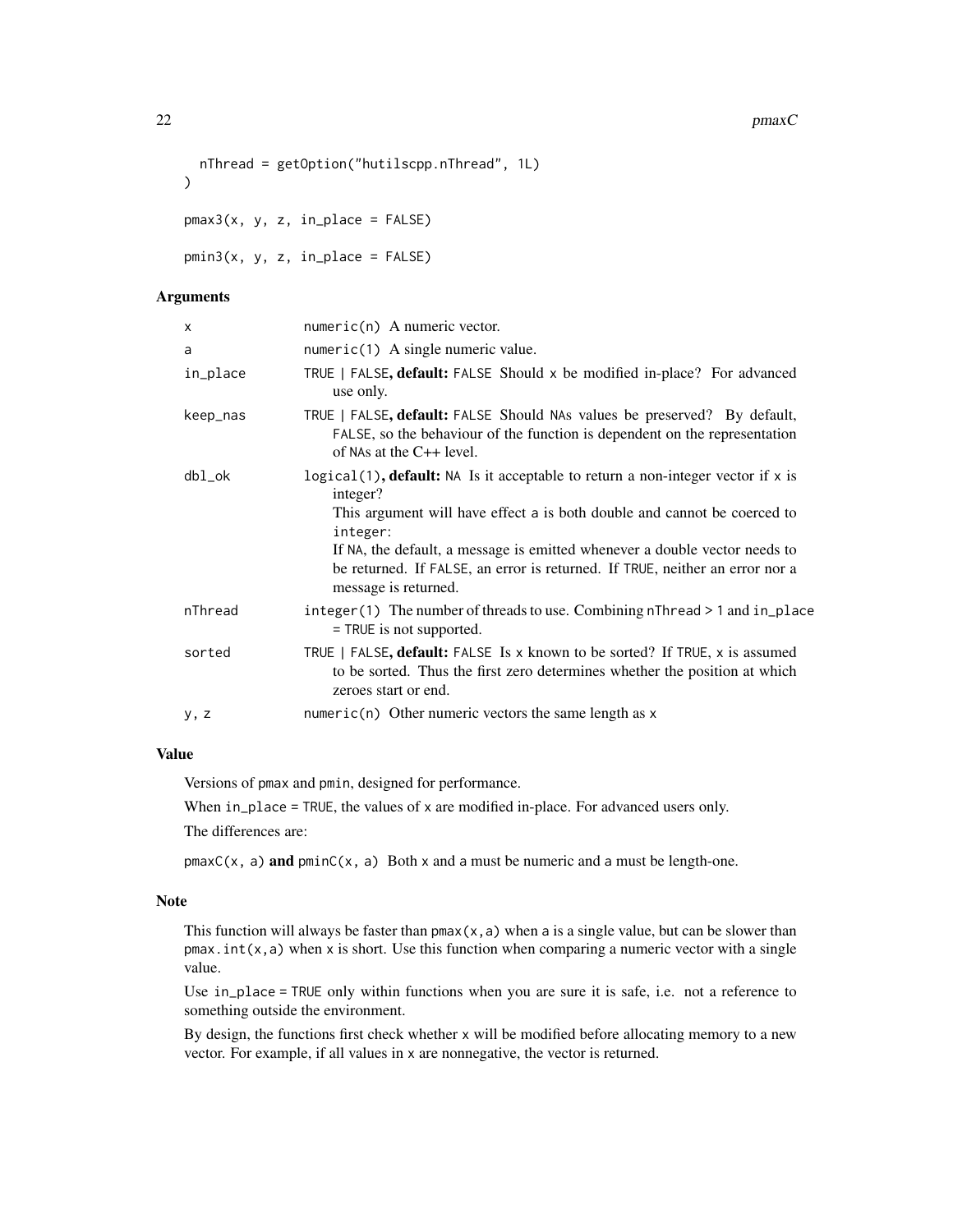# <span id="page-22-0"></span>poleInaccessibility 23

# Examples

```
pmaxC(-5:5, 2)
pmaxC(1:4, 5.5)
pmaxC(1:4, 5.5, db1_ok = TRUE)# pmaxC(1:4, 5.5, dbl_ok = FALSE) # error
```
poleInaccessibility *Find a binary pole of inaccessibility*

# Description

Find a binary pole of inaccessibility

# Usage

```
poleInaccessibility2(
 x = NULL,y = NULL,DT = NULL,x_range = NULL,
 y_range = NULL,
 copy\_DT = TRUE\mathcal{L}poleInaccessibility3(
 x = NULL,y = NULL,DT = NULL,x_range = NULL,
 y_range = NULL,
 copy_DT = TRUE,test_both = TRUE
)
```

| x, y             | Coordinates.                                                                                                                                                                                     |
|------------------|--------------------------------------------------------------------------------------------------------------------------------------------------------------------------------------------------|
| DT               | A data. table containing LONGITUDE and LATITUDE to define the x and y coor-                                                                                                                      |
|                  | dinates.                                                                                                                                                                                         |
| x_range, y_range |                                                                                                                                                                                                  |
|                  | Numeric vectors of length-2; the range of $x$ and $y$ . Use this rather than the de-<br>fault when the 'vicinity' of x, y is different from the minimum closed rectangle<br>covering the points. |
| copy_DT          | (logical, default: TRUE) Run copy on DT before proceeding. If FALSE, DT have<br>additional columns updated by reference.                                                                         |
| test_both        | (logical, default: TRUE) For 3, test both stretching vertically then horizontally<br>and horizontally then vertically.                                                                           |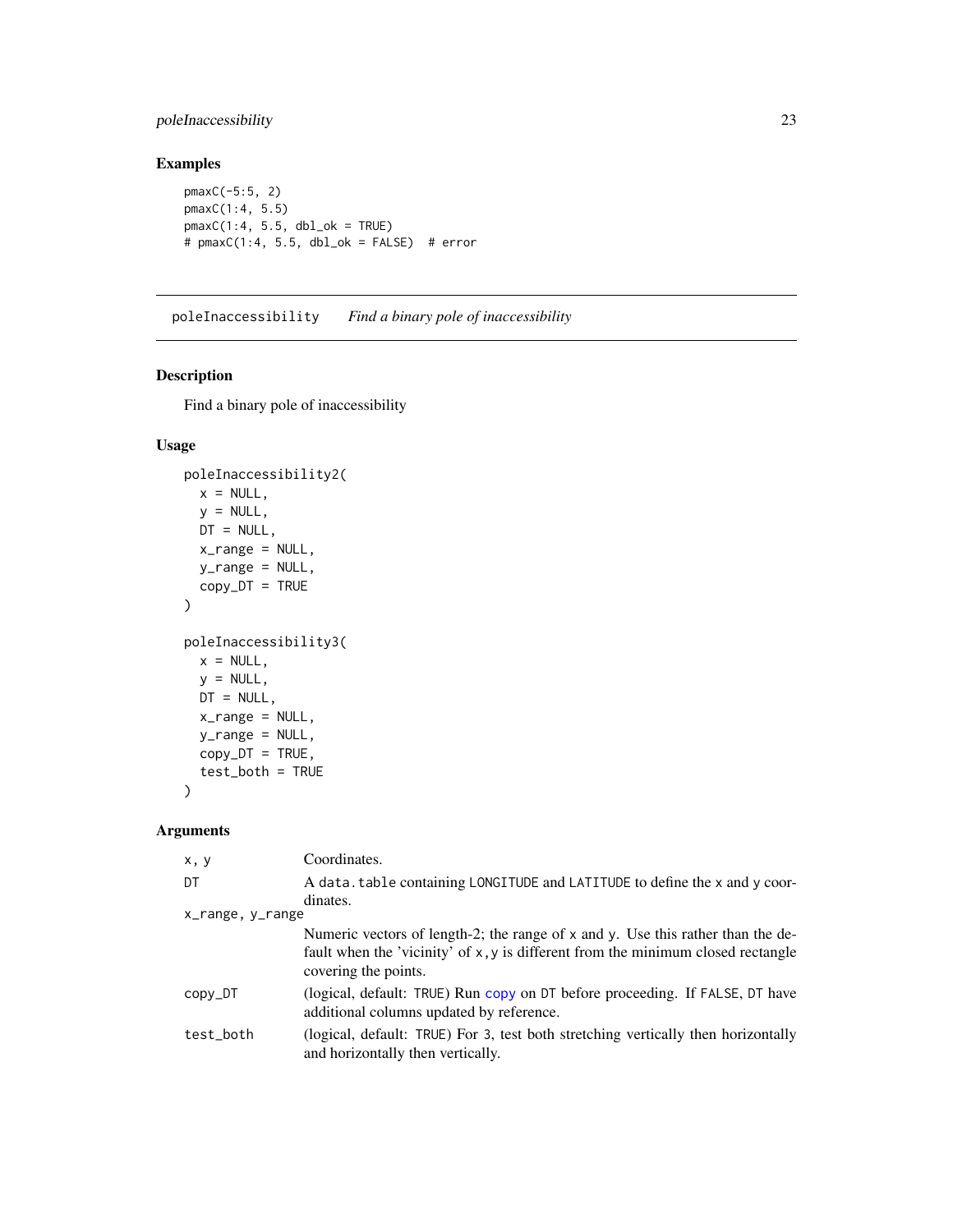# <span id="page-23-0"></span>Value

- poleInaccessibility2 A named vector containing the xmin, xmax and ymin, ymax coordinates of the largest rectangle of width an integer power of two that is empty.
- poleInaccessibility3 Starting with the rectangle formed by poleInaccessibility2, the rectangle formed by stretching it out vertically and horizontally until the edges intersect the points x,y

#### Examples

```
library(data.table)
library(hutils)
# A square with a 10 by 10 square of the northeast corner removed
x <- runif(1e4, 0, 100)
y <- runif(1e4, 0, 100)
DT \leq data.table(x, y)
# remove the NE corner
DT_NE \leq DT[implies(x > 90, y \leq 89)]
DT_NE[, poleInaccessibility2(x, y)]
DT_NE[, poleInaccessibility3(x, y)]
```
range\_rcpp *Range C++*

#### Description

Range of a vector using Rcpp.

#### Usage

```
range_rcpp(
  x,
  any\, \Delta x = any\, \Delta(x),warn_empty = TRUE,
  integer0_range_is_integer = FALSE
)
```

| x          | A vector for which the range is desired. Vectors with missing values are not<br>supported and have no definite behaviour. |
|------------|---------------------------------------------------------------------------------------------------------------------------|
| anyNAx     | (logical, default: $anyNA(x)$ lazily). Set to TRUE only if x is known to contain no<br>missing values (including NaN).    |
| warn_empty | (logical, default: TRUE) If x is empty (i.e. has no length), should a warning be<br>emitted (like range)?                 |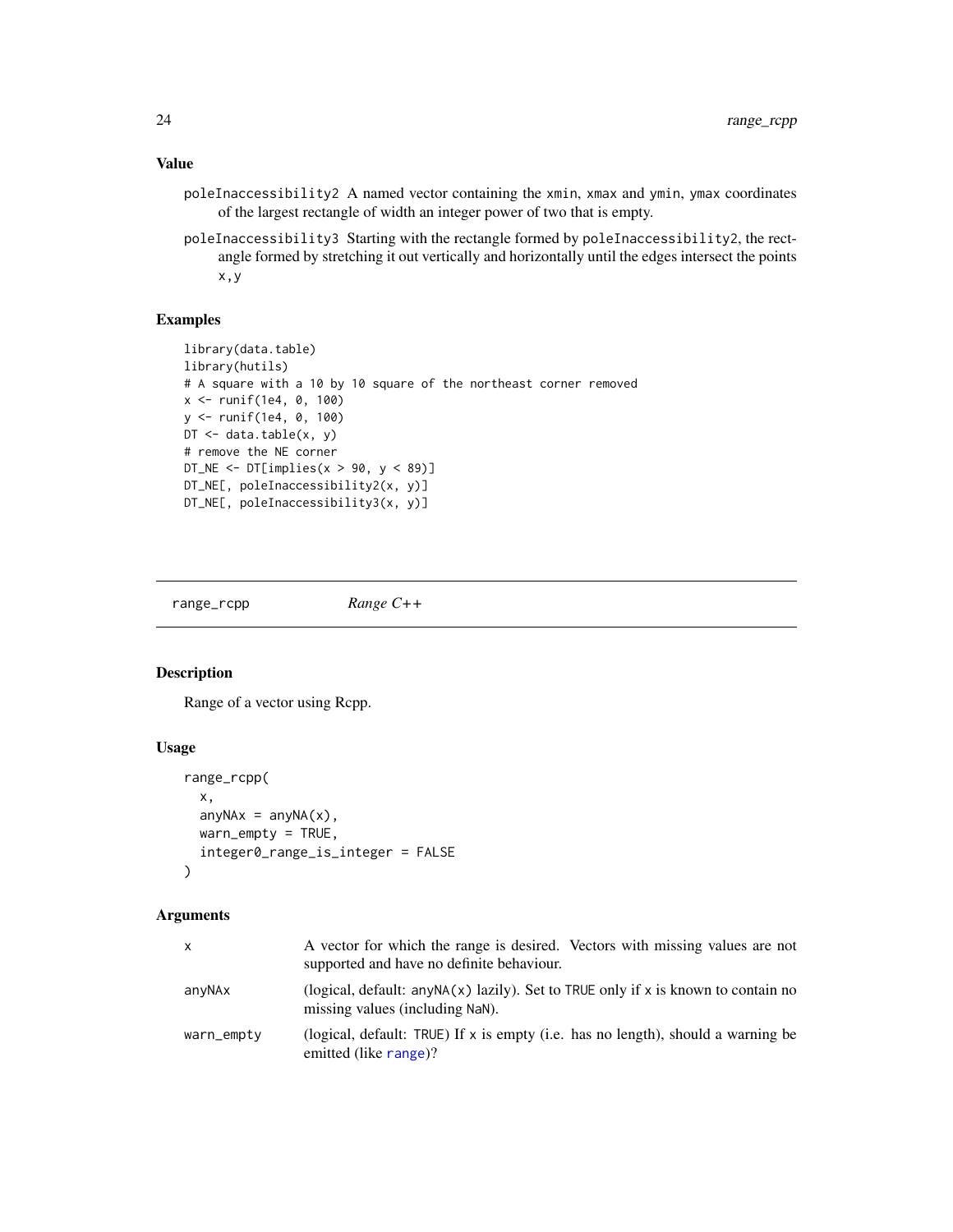#### <span id="page-24-0"></span>squish 25 and 25 and 25 and 26 and 26 and 26 and 26 and 26 and 26 and 26 and 26 and 26 and 26 and 26 and 26 and 26

integer0\_range\_is\_integer

(logical, default: FALSE) If x is a length-zero integer, should the result also be an integer? Set to FALSE by default in order to be compatible with [range](#page-0-0), but can be set to TRUE if an integer result is desired, in which case range\_rcpp(integer()) is (INT\_MAX,-INT\_MAX).

#### Value

A length-4 vector, the first two positions give the range and the next two give the positions in x where the max and min occurred.

This is almost equivalent to  $c(\text{range}(x), \text{which.min}(x), \text{which.max}(x))$ . Note that the type is not strictly preserved, but no loss should occur. In particular, logical x results in an integer result, and a double x will have double values for which.min(x) and which.max(x).

A completely empty, logical x returns c(NA, NA, NA, NA) as an integer vector.

#### Examples

```
x <- rnorm(1e3) # Not noticeable at this scale
bench_system_time(range_rcpp(x))
bench_system_time(range(x))
```

| Squish into a range<br>squish |
|-------------------------------|
|-------------------------------|

# Description

Squish into a range

# Usage

 $squish(x, a, b, in_\text{place} = FALSE)$ 

#### Arguments

|          | A numeric vector.                                                    |
|----------|----------------------------------------------------------------------|
| a. b     | Upper and lower bounds                                               |
| in_place | (logical, default: FALSE) Should the function operate on x in place? |

# Value

A numeric/integer vector with the values of x "squished" between a and b; values above b replaced with b and values below a replaced with a.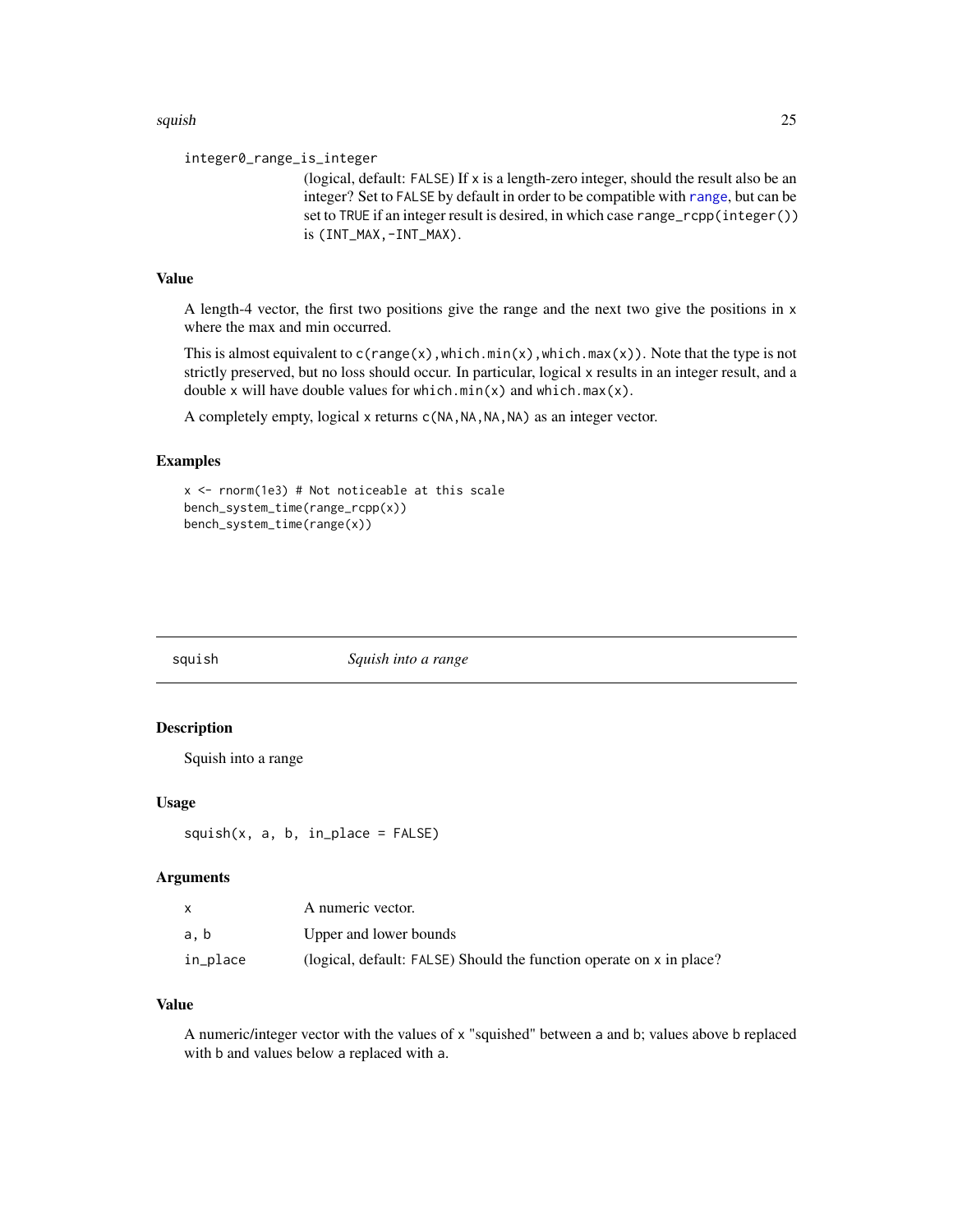# Examples

squish(-5:5,-1L, 1L)

# sum\_and3s *Sum of logical expressions*

# Description

Sum of logical expressions

# Usage

```
sum_and3s(
 exprA,
 exprB,
 exprC,
  ...,
 nThread = getOption("hutilscpp.nThread", 1L),
  .env = parent.frame()
)
sum_or3s(
 exprA,
 exprB,
 exprC,
  ...,
  env = parent frame(),nThread = getOption("hutilscpp.nThread", 1L)
\mathcal{L}
```
# Arguments

| $exprA$ , $exprB$ , $exprC$ , $\ldots$ |                                                                                                 |
|----------------------------------------|-------------------------------------------------------------------------------------------------|
|                                        | Expressions of the form $x \leq op$ , with $\leq op$ one of the standard binary opera-<br>tors. |
| nThread                                | $integer(1)$ Number of threads to use.                                                          |
| .env                                   | The environment in which the expressions are to be evaluated.                                   |

#### Value

Equivalent to sum(exprA & exprB & exprC) or sum(exprA | exprB | exprC) as desired.

<span id="page-25-0"></span>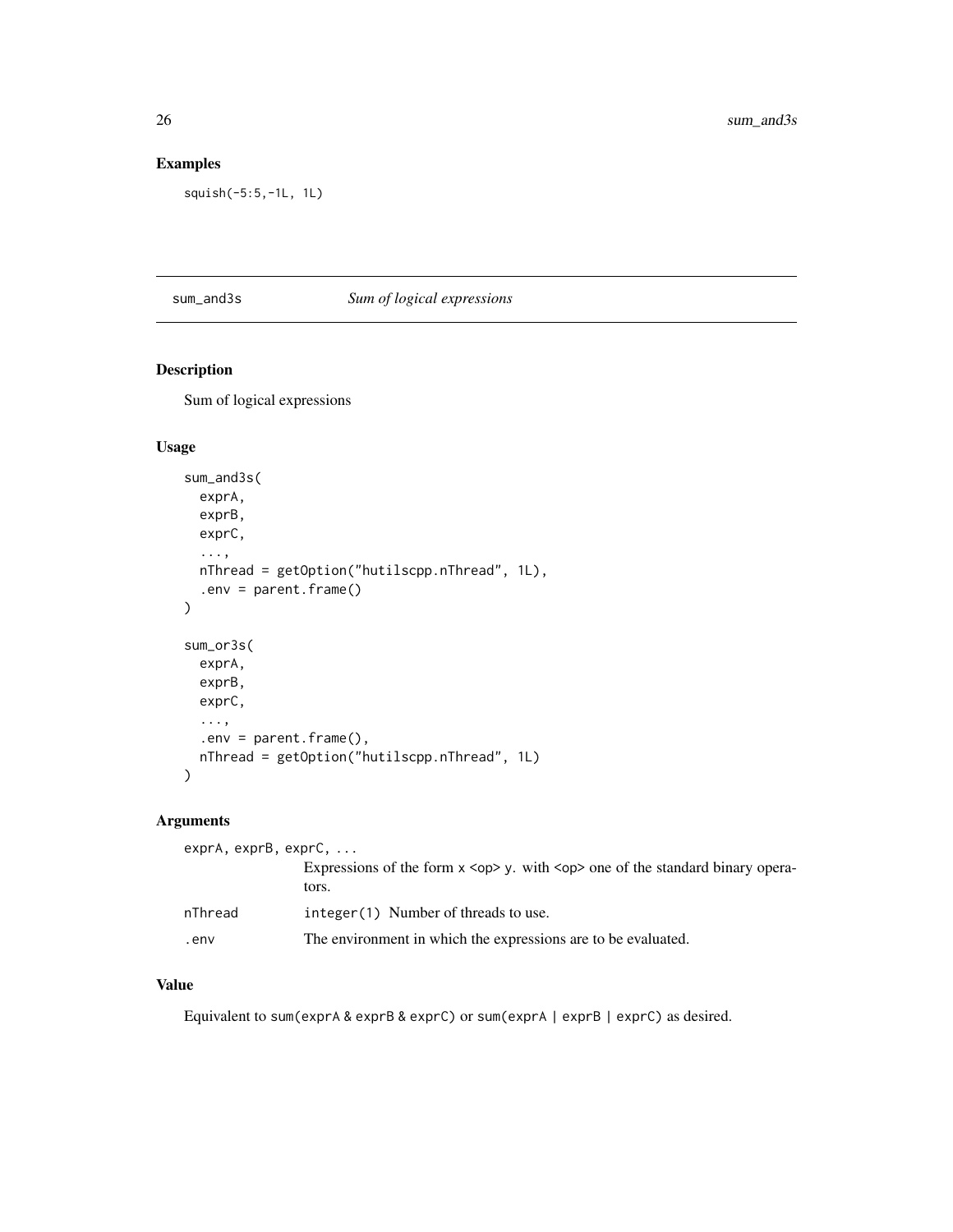<span id="page-26-0"></span>

The count of missing values in an atomic vector, equivalent to to sum(is.na(x)).

# Usage

```
sum_isna(x, do_anyNA = TRUE, nThread = getOption("hutilscpp.nThread", 1L))
```
#### Arguments

| $\mathsf{x}$ | An atomic vector.                                                                                                                                                                                                |
|--------------|------------------------------------------------------------------------------------------------------------------------------------------------------------------------------------------------------------------|
| do_anyNA     | Should any NA $(x)$ be executed before an attempt to count the NA's in x one-by-<br>one? By default, set to TRUE, since it is generally quicker. It will only be slower<br>when NA is rare and occurs late in x. |
|              | Ignored silently if $n$ Thread != 1.                                                                                                                                                                             |
| nThread      | nThread Number of threads to use.                                                                                                                                                                                |

# Examples

sum\_isna(c(1:5, NA)) sum\_isna(c(NaN, NA)) # 2 from v0.4.0 (Sep 2020)

| Distinct elements<br>unique_fmatch |
|------------------------------------|

#### Description

Using the fastmatch hash functions, determine the unique elements of a vector, and the number of distinct elements.

#### Usage

```
unique_fmatch(x, nThread = getOption("hutilscpp.nThread", 1L))
```

```
uniqueN_fmatch(x, nThread = getOption("hutilscpp.nThread", 1L))
```
#### Arguments

| x       | An atomic vector.         |
|---------|---------------------------|
| nThread | Number of threads to use. |

# Value

Equivalent to unique(x) or data.table:: uniqueN(x) respectively.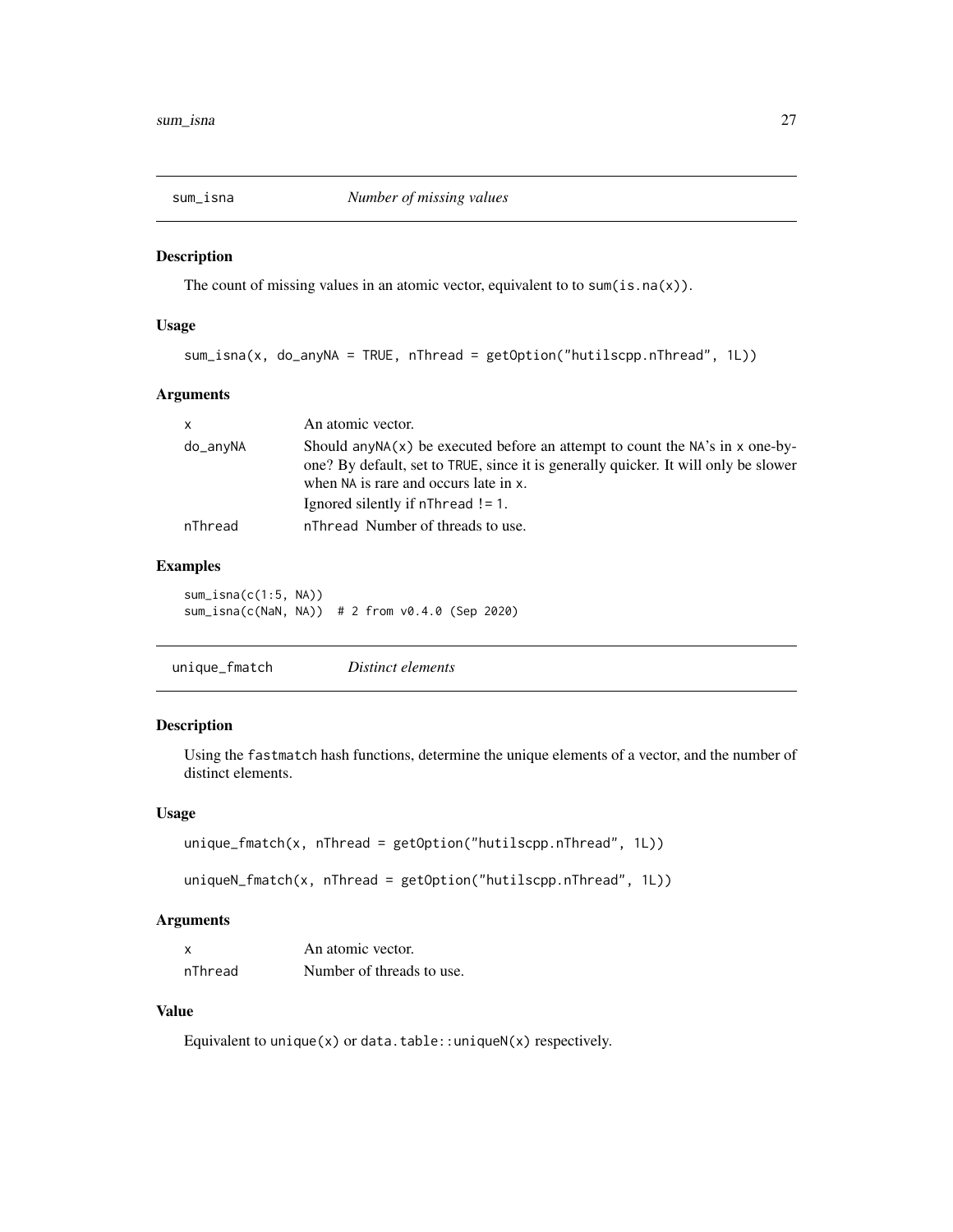<span id="page-27-0"></span>

which of three vectors are the elements (all, any) true?

# Usage

```
which3(
 x,
 y,
 z,
 And = TRUE,
 anyNAx = anyNA(x),
 anyNAy = anyNA(y),
 anyNAz = anyNA(z))
```
# Arguments

| x, y, z                | Logical vectors. Either the same length or length-1                                                                                    |
|------------------------|----------------------------------------------------------------------------------------------------------------------------------------|
| And                    | Boolean. If TRUE, only indices where all of x, y, z are TRUE are returned; if<br>FALSE, any index where x, y, z are TRUE are returned. |
| anyNAx, anyNAy, anyNAz |                                                                                                                                        |
|                        | Whether or not the inputs have NA.                                                                                                     |

whichs *Separated which*

# Description

Same as which(exprA) where exprA is a binary expression.

# Usage

```
whichs(
 exprA,
  env = parent frame(),nThread = getOption("hutilscpp.nThread", 1L)
)
```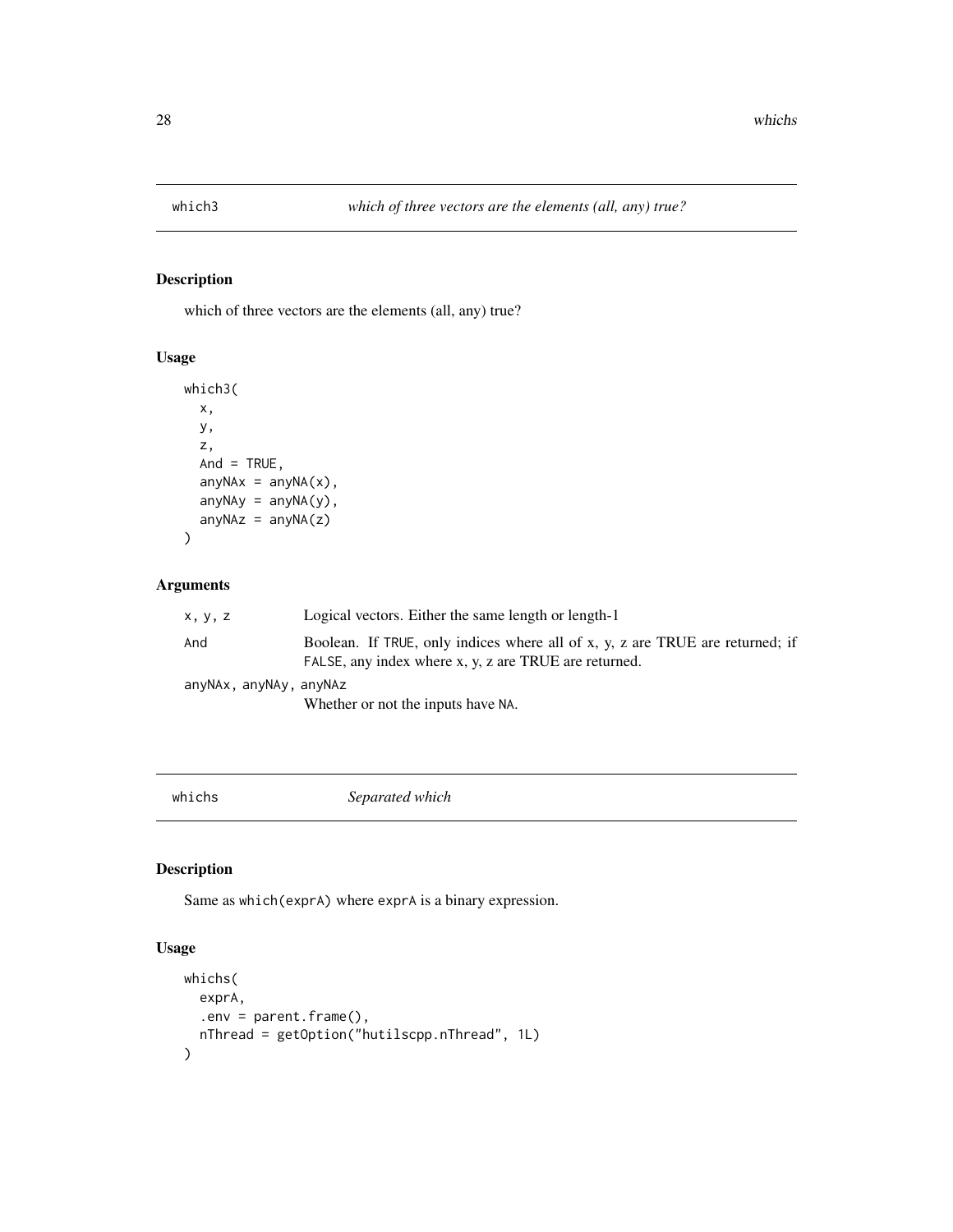# <span id="page-28-0"></span>which\_first 29

#### Arguments

| exprA   | An expression. Useful when of the form a $\langle op \rangle$ b for a an atomic vector. Long<br>expressions are not supported. |
|---------|--------------------------------------------------------------------------------------------------------------------------------|
| env.    | The environment in which exprais to be evaluated.                                                                              |
| nThread | Number of threads to use.                                                                                                      |

#### Value

Integer vector, the indices of exprA that return TRUE.

which\_first *Where does a logical expression first return* TRUE*?*

#### Description

A faster and safer version of which.max applied to simple-to-parse logical expressions.

#### Usage

```
which_first(
 expr,
 verbose = FALSE,
 reverse = FALSE,
 sexpr,
 eval_parent_n = 1L,
 suppressWarning = getOption("hutilscpp_suppressWarning", FALSE),
 use.which.max = FALSE
)
which_last(
 expr,
 verbose = FALSE,
 reverse = FALSE,
 suppressWarning = getOption("hutilscpp_suppressWarning", FALSE)
)
```

| expr          | An expression, such as $x = 2$ .                                                                               |
|---------------|----------------------------------------------------------------------------------------------------------------|
| verbose       | logical(1), default: FALSE If TRUE a message is emitted if expr could not be<br>handled in the advertised way. |
| reverse       | logical(1), default: FALSE Scan expr in reverse.                                                               |
| sexpr         | Equivalent to substitute (expr). For internal use.                                                             |
| eval_parent_n | Passed to eval parent, the environment in which expr is evaluated.                                             |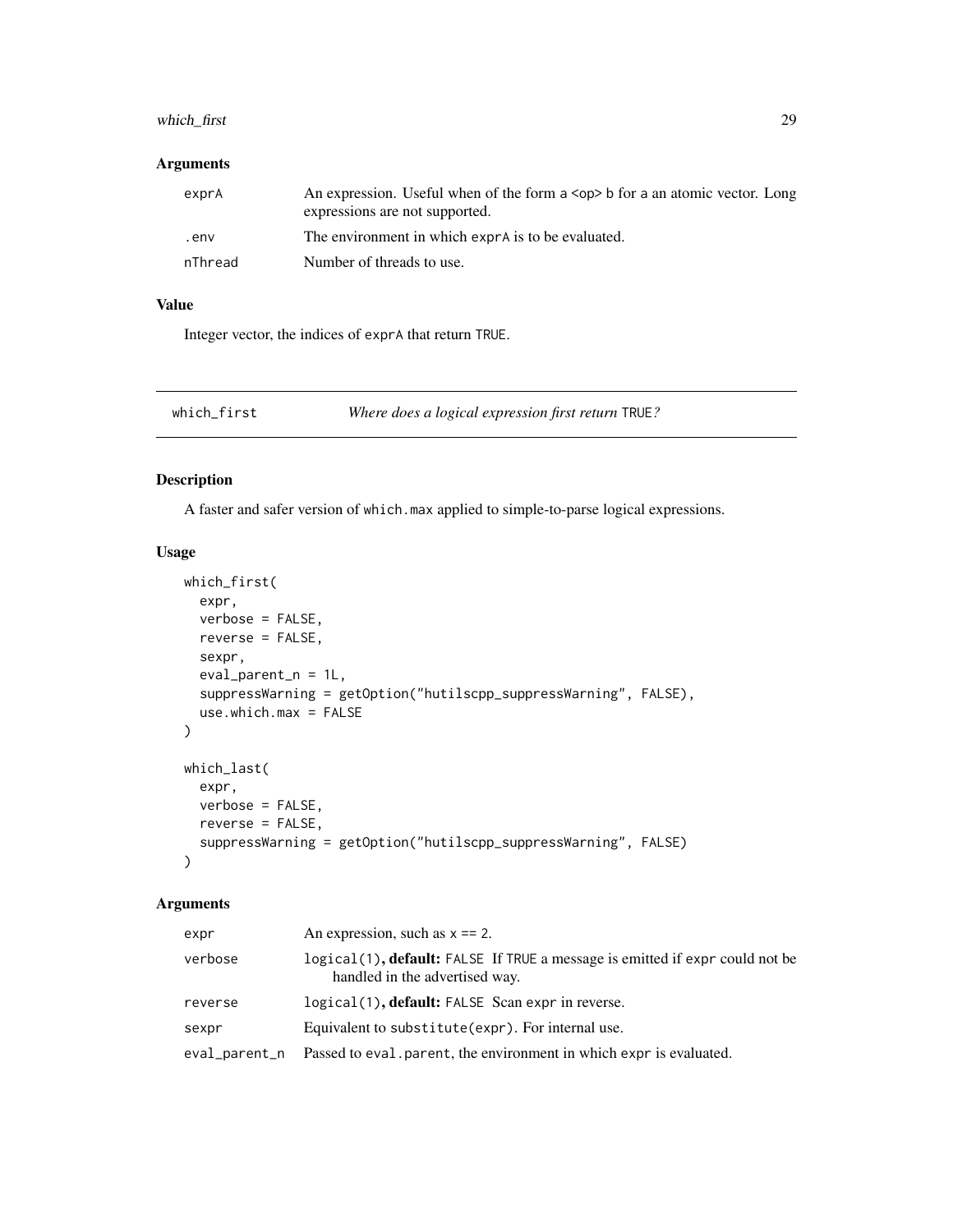<span id="page-29-0"></span>

| suppressWarning |                                                                                                                                                                             |
|-----------------|-----------------------------------------------------------------------------------------------------------------------------------------------------------------------------|
|                 | Either a FALSE or TRUE, whether or not warnings should be suppressed. Also<br>supports a string input which suppresses a warning if it matches as a regular<br>expression.  |
| use.which.max   | If TRUE, which max is dispatched immediately, even if expr would be amenable<br>to separation. Useful when evaluating many small expr's when these are known<br>in advance. |

#### Details

If the expr is of the form LHS <operator>RHS and LHS is a single symbol, operator is one of  $=$ ,  $=$ ,  $\ge$ ,  $\ge$ ,  $\lt$ ,  $\le$ ,  $\sin$ %, or %between%, and RHS is numeric, then expr is not evaluated directly; instead, each element of LHS is compared individually.

If expr is not of the above form, then expr is evaluated and passed to which.max.

Using this function can be significantly faster than the alternatives when the computation of expr would be expensive, though the difference is only likely to be clear when  $length(x)$  is much larger than 10 million. But even for smaller vectors, it has the benefit of returning  $\emptyset L$  if none of the values in expr are TRUE, unlike which.max.

Compared to [Position](#page-0-0) for an appropriate choice of f the speed of which\_first is not much faster when the expression is TRUE for some position. However, which\_first is faster when all elements of expr are FALSE. Thus which\_first has a smaller worst-case time than the alternatives for most x.

Missing values on the RHS are handled specially. which\_first(x %between% c(NA,1)) for example is equivalent to which\_first( $x \le 1$ ), as in [data.table::between](#page-0-0).

#### Value

The same as which.max(expr) or which(expr)[1] but returns 0L when expr has no TRUE values.

# Examples

```
N < -1e5# N <- 1e8 ## too slow for CRAN
# Two examples, from slowest to fastest,
# run with N = 1e8 elements
                                     # seconds
x \leq rep_len(runif(1e4, 0, 6), N)
bench_system_time(x > 5)
bench_system_time(which(x > 5)) # 0.8
bench_system_time(which.max(x > 5)) # 0.3
bench_system_time(which_first(x > 5)) # 0.000
## Worst case: have to check all N elements
x < - double(N)
bench_system_time(x > 0)
bench_system_time(which(x > 0)) # 1.0
```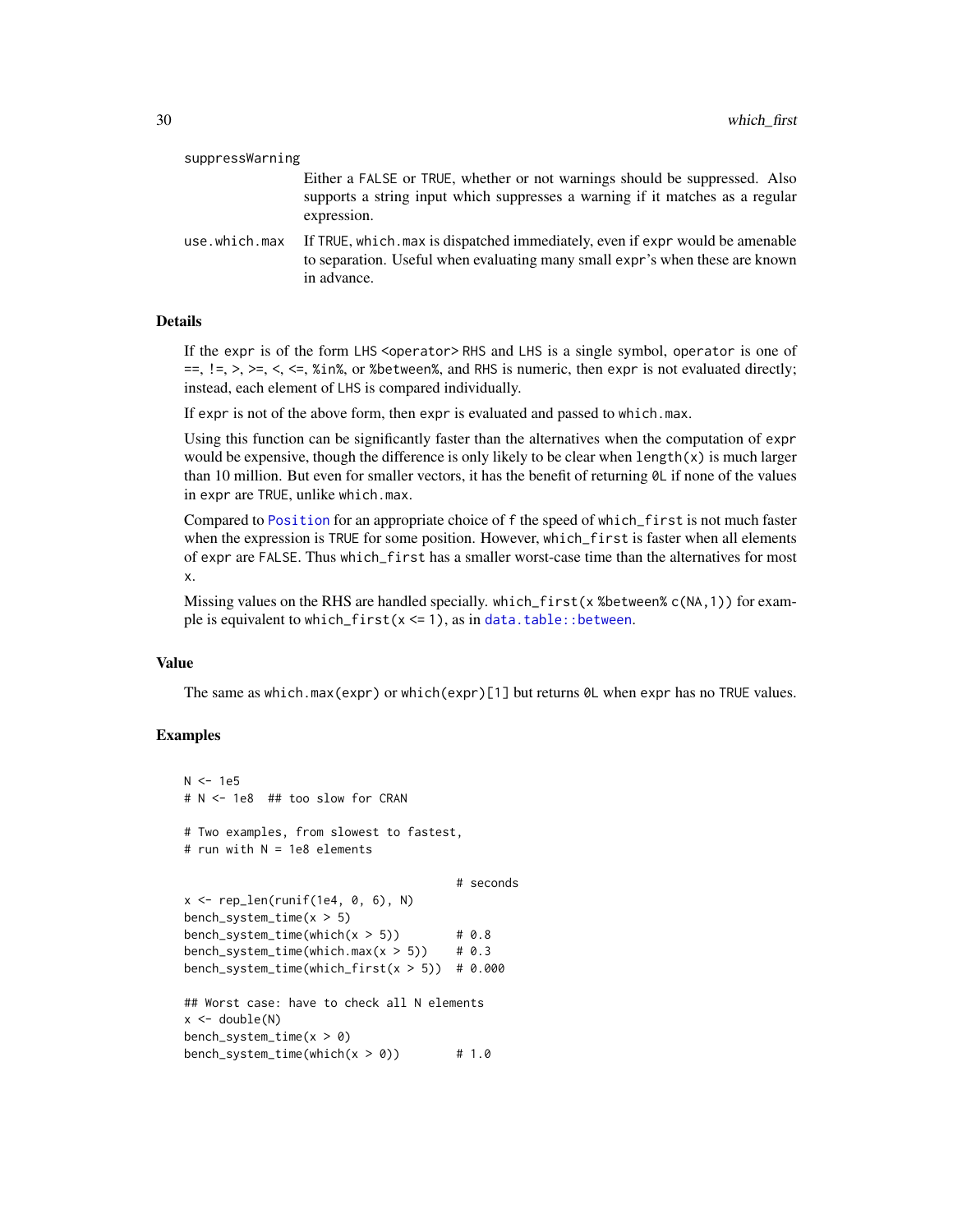```
bench_system_time(which.max(x > 0)) # 0.4 but returns 1, not 0
bench_system_time(which_first(x > 0)) # 0.1
x \leftarrow as.charAtactor(x)# bench_system_time(which(x == 5) # 2.2
bench_system_time(which.max(x == 5) # 1.6
bench_system_time(which_first(x == 5)) # 1.3
```
which\_firstNA *First/last position of missing values*

# Description

Introduced in v 1.6.0

#### Usage

```
which_firstNA(x)
```
which\_lastNA(x)

#### Arguments

x An atomic vector.

#### Value

The position of the first/last missing value in x.

#### Examples

```
N < -1e8N <- 1e6 # for CRAN etc
x <- c(1:1e5, NA, integer(N))
bench_system_time(which.max(is.na(x))) # 123ms
bench_system_time(Position(is.na, x)) # 22ms
bench_system_time(which_firstNA(x)) # <1ms
```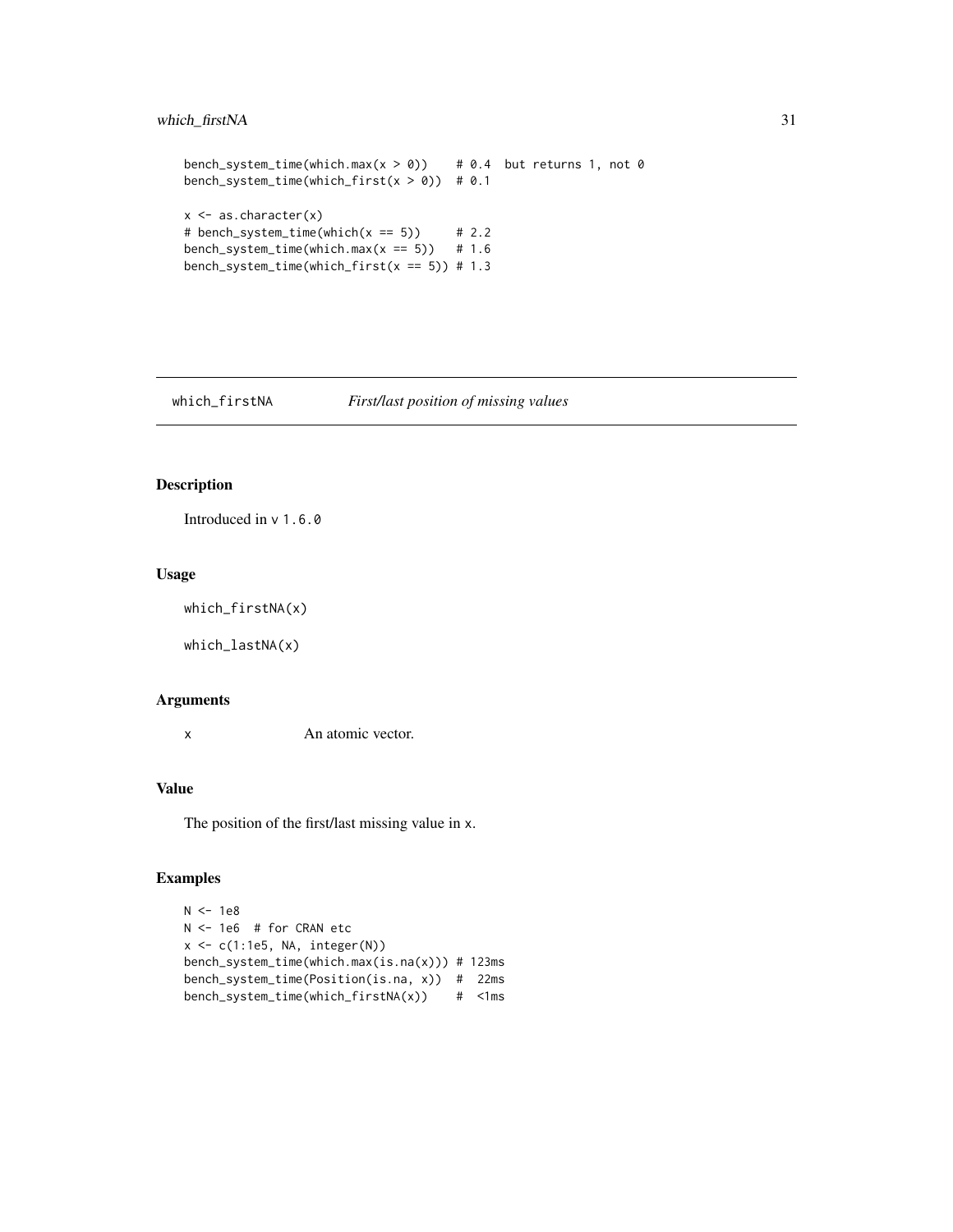<span id="page-31-0"></span>which\_true\_onwards *At which point are all values true onwards*

# Description

At which point are all values true onwards

# Usage

```
which_true_onwards(x)
```
# Arguments

x A logical vector. NA values are not permitted.

#### Value

The position of the first TRUE value in x at which all the following values are TRUE.

#### Examples

which\_true\_onwards(c(TRUE, FALSE, TRUE, TRUE, TRUE))

xor2 *Exclusive or*

# Description

Exclusive or

#### Usage

```
xor2(x, y, anyNAx = TRUE, anyNAy = TRUE)
```

| x.v | Logical vectors.                                                                                           |
|-----|------------------------------------------------------------------------------------------------------------|
|     | any NAx, any NAy Could x and y possibly contain NA values? Only set to FALSE if known to be free<br>of NA. |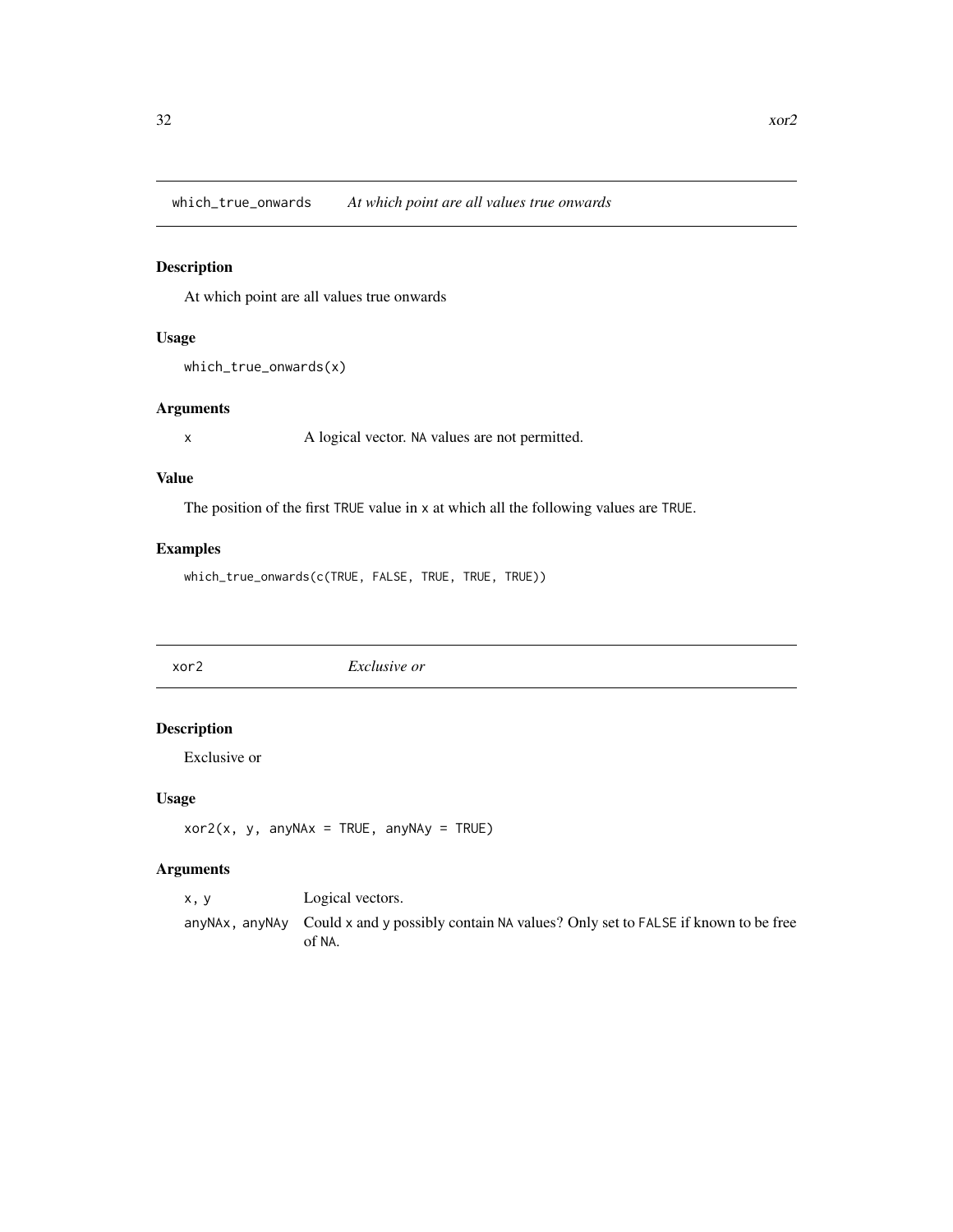# <span id="page-32-0"></span>Index

abs\_diff, [2](#page-1-0) allNA, [3](#page-2-0) and3 *(*logical3*)*, [16](#page-15-0) and3s *(*logical3s*)*, [17](#page-16-0) anyOutside, [4](#page-3-0) are\_even, [5](#page-4-0) as\_integer\_if\_safe, [6](#page-5-0) bench\_system\_time, [6](#page-5-0) character2integer, [7](#page-6-0) COALESCE0 *(*coalesce0*)*, [7](#page-6-0) coalesce0, [7](#page-6-0) Comma, [8](#page-7-0) copy, *[23](#page-22-0)* count\_logical, [8](#page-7-0) cumsum\_reset, [9](#page-8-0) data.table::between, *[30](#page-29-0)* diam, [10](#page-9-0) divisible, [10](#page-9-0) divisible16 *(*divisible*)*, [10](#page-9-0) divisible2 *(*divisible*)*, [10](#page-9-0) every\_int, [11](#page-10-0) finp *(*fmatchp*)*, [11](#page-10-0) fmatchp, [11](#page-10-0) fnotinp *(*fmatchp*)*, [11](#page-10-0) helper, [12](#page-11-0) Implies, [13](#page-12-0) is\_constant, [14](#page-13-0) is\_sorted, [16](#page-15-0) isntConstant *(*is\_constant*)*, [14](#page-13-0) isntSorted *(*is\_sorted*)*, [16](#page-15-0) logical3, [16](#page-15-0) logical3s, [17](#page-16-0) match\_nrst\_haversine, [18](#page-17-0)

max\_abs\_diff *(*abs\_diff*)*, [2](#page-1-0) minmax, [19](#page-18-0) ModeC, [20](#page-19-0) or3 *(*logical3*)*, [16](#page-15-0) or3s *(*logical3s*)*, [17](#page-16-0) pmax0 *(*pmaxC*)*, [20](#page-19-0) pmax3 *(*pmaxC*)*, [20](#page-19-0) pmaxC, [20](#page-19-0) pmaxV *(*pmaxC*)*, [20](#page-19-0) pmin0 *(*pmaxC*)*, [20](#page-19-0) pmin3 *(*pmaxC*)*, [20](#page-19-0) pminC *(*pmaxC*)*, [20](#page-19-0) pminV *(*pmaxC*)*, [20](#page-19-0) poleInaccessibility, [23](#page-22-0) poleInaccessibility2 *(*poleInaccessibility*)*, [23](#page-22-0) poleInaccessibility3 *(*poleInaccessibility*)*, [23](#page-22-0) Position, *[30](#page-29-0)* range, *[24,](#page-23-0) [25](#page-24-0)* range\_rcpp, [24](#page-23-0) squish, [25](#page-24-0) sum\_and3s, [26](#page-25-0) sum\_isna, [27](#page-26-0) sum\_or3s *(*sum\_and3s*)*, [26](#page-25-0) system\_time, *[7](#page-6-0)* thinner *(*diam*)*, [10](#page-9-0) unique\_fmatch, [27](#page-26-0) uniqueN\_fmatch *(*unique\_fmatch*)*, [27](#page-26-0) which3, [28](#page-27-0) which\_are\_even *(*are\_even*)*, [5](#page-4-0) which\_first, [29](#page-28-0) which\_firstNA, [31](#page-30-0) which\_last *(*which\_first*)*, [29](#page-28-0)